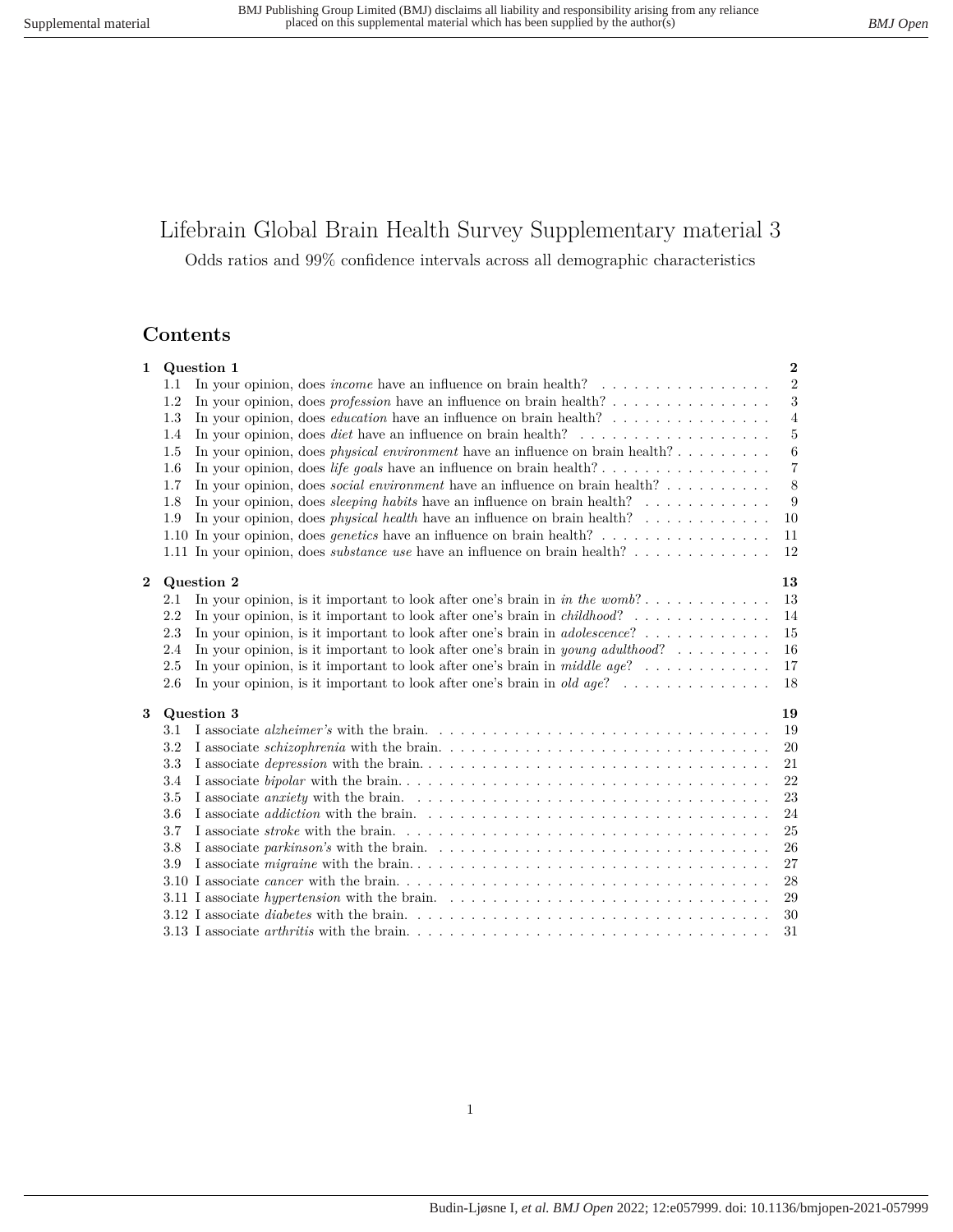# <span id="page-1-1"></span><span id="page-1-0"></span>**1 Question 1**

# **1.1 In your opinion, does** *income* **have an influence on brain health?**

Table 1: Q1 Income

|                                     | Descriptive        |         | Inferential |          |       |
|-------------------------------------|--------------------|---------|-------------|----------|-------|
|                                     |                    |         |             | CI (99%) |       |
| Variable/Subgroup                   | Positive           | Ν       | OR.         | Lower    | Upper |
| Age                                 |                    |         |             |          |       |
| $>= 61$                             | $4666(36.8\%)$     | 12 667  |             |          |       |
| $\leq$ = 40                         | 1 434 (32.0%)      | 4 4 8 2 | 0.81        | 0.73     | 0.89  |
| $41 - 60$                           | 3 732 (36.3%)      | 10 287  | 0.98        | 0.91     | 1.05  |
| Education                           |                    |         |             |          |       |
| Higher                              | 6 607 (35.1\%)     | 18 834  |             |          |       |
| Lower                               | $3225(37.5\%)$     | 8 602   | 1.11        | 1.04     | 1.19  |
| Gender                              |                    |         |             |          |       |
| Woman                               | $7061(36.2\%)$     | 19 527  |             |          |       |
| Man                                 | 2 720 (35.0%)      | 7 7 8 2 | 0.95        | 0.88     | 1.02  |
| Other/Undisclosed                   | 51 $(40.2\%)$      | 127     | 1.18        | 0.74     | 1.89  |
| <b>Healthcare Experience</b>        |                    |         |             |          |       |
| No                                  | $5641(33.5\%)$     | 16855   |             |          |       |
| Yes                                 | 4 191 $(39.6\%)$   | 10 581  | 1.30        | 1.22     | 1.39  |
| <b>Cognitive Health</b>             |                    |         |             |          |       |
| Average or above                    | $9227(35.8\%)$     | 25 787  |             |          |       |
| Below average                       | 605 $(36.7\%)$     | 1 649   | 1.04        | 0.91     | 1.19  |
| Mental Health                       |                    |         |             |          |       |
| Average or above                    | 8 535 (35.8%)      | 23 822  |             |          |       |
| Below average                       | $1297(35.9\%)$     | 3 6 1 4 | 1.00        | 0.91     | 1.10  |
| <b>Illness Experience</b>           |                    |         |             |          |       |
| No                                  | $5651(34.5\%)$     | 16 375  |             |          |       |
| Yes                                 | 4 181 (37.8%)      | 11 061  | 1.15        | 1.08     | 1.23  |
| <b>Brain Disease Caregiver</b>      |                    |         |             |          |       |
| No                                  | $5199(35.4\%)$     | 14 682  |             |          |       |
| Yes                                 | $4633(36.3\%)$     | 12 754  | 1.04        | 0.97     | 1.11  |
| <b>Brain Research Participation</b> |                    |         |             |          |       |
| No                                  | $5499(35.3\%)$     | 15 577  |             |          |       |
| Yes                                 | $4\,333\,(36.5\%)$ | 11 859  | 1.06        | 0.99     | 1.13  |
| Relationship                        |                    |         |             |          |       |
| Not stable                          | $4\,335\,(35.9\%)$ | 12 091  |             |          |       |
| Stable                              | $5497(35.8\%)$     | 15 345  | 1.00        | 0.94     | 1.07  |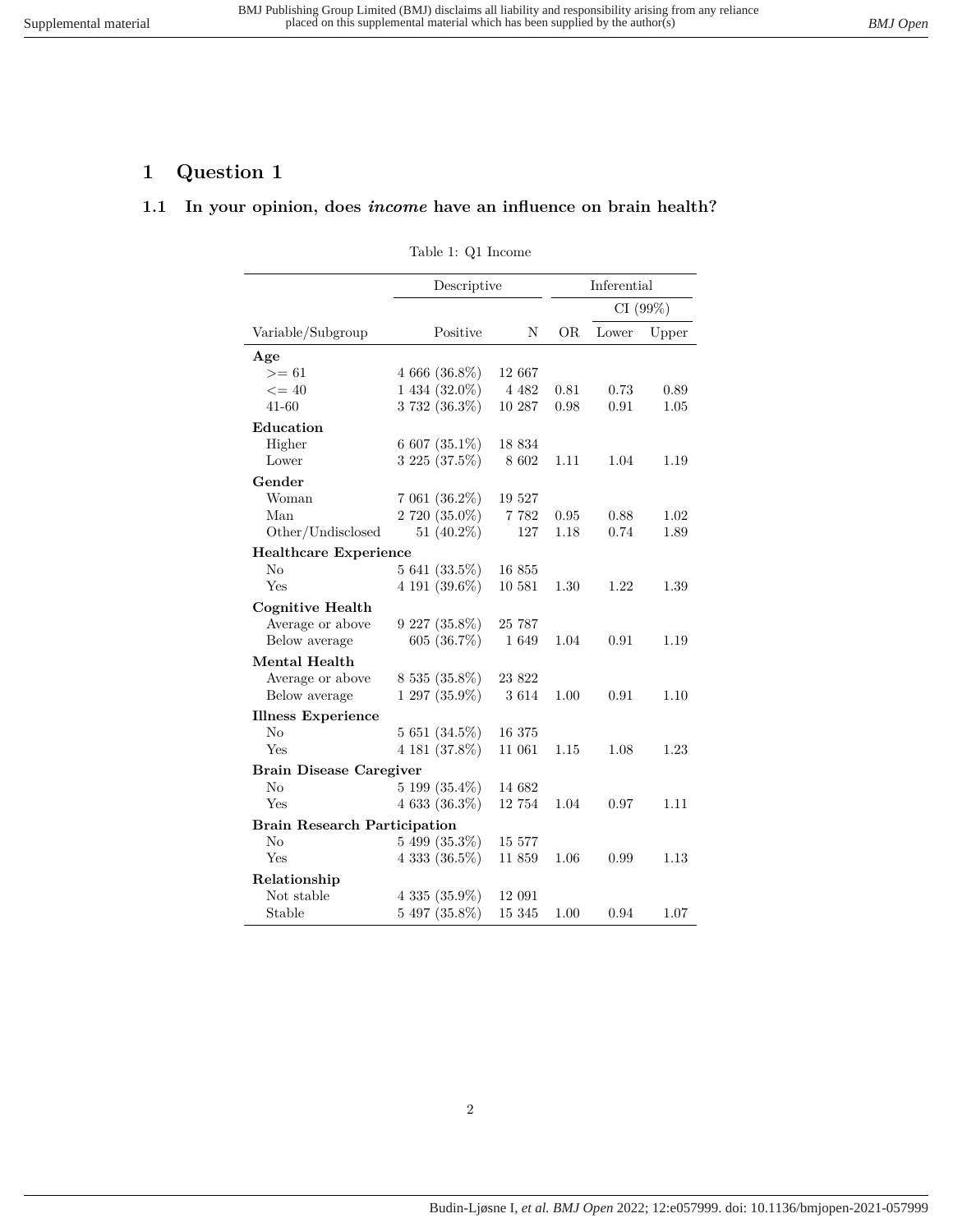### <span id="page-2-0"></span>**1.2 In your opinion, does** *profession* **have an influence on brain health?**

Table 2: Q1 Profession

|                                     | Descriptive        |         | Inferential |         |       |
|-------------------------------------|--------------------|---------|-------------|---------|-------|
|                                     |                    |         |             | CI(99%) |       |
| Variable/Subgroup                   | Positive           | N       | OR.         | Lower   | Upper |
| Age                                 |                    |         |             |         |       |
| $>= 61$                             | 6 749 (53.2%)      | 12 675  |             |         |       |
| $41 - 60$                           | 5 866 (57.0%)      | 10 300  | 1.16        | 1.08    | 1.24  |
| $\leq$ = 40                         | 2 701 (60.2%)      | 4 4 8 4 | 1.33        | 1.21    | 1.46  |
| Education                           |                    |         |             |         |       |
| Higher                              | $10929(58.0\%)$    | 18 855  |             |         |       |
| Lower                               | $4\,387\,(51.0\%)$ | 8 604   | 0.75        | 0.71    | 0.81  |
| Gender                              |                    |         |             |         |       |
| Woman                               | $10675(54.6\%)$    | 19 542  |             |         |       |
| Other/Undisclosed                   | 69 (54.3%)         | 127     | 0.99        | 0.62    | 1.57  |
| Man                                 | 4 572 (58.7%)      | 7 790   | 1.18        | 1.10    | 1.27  |
| <b>Healthcare Experience</b>        |                    |         |             |         |       |
| No                                  | 9 080 (53.9%)      | 16 861  |             |         |       |
| Yes                                 | $6236(58.8\%)$     | 10 598  | 1.23        | 1.15    | 1.31  |
| <b>Cognitive Health</b>             |                    |         |             |         |       |
| Average or above                    | 14 473 (56.1%)     | 25 810  |             |         |       |
| Below average                       | 843 (51.1%)        | 1649    | 0.82        | 0.72    | 0.93  |
| <b>Mental Health</b>                |                    |         |             |         |       |
| Average or above                    | 13 404 (56.2%)     | 23 847  |             |         |       |
| Below average                       | 1 912 (52.9%)      | 3612    | 0.88        | 0.80    | 0.96  |
| <b>Illness Experience</b>           |                    |         |             |         |       |
| No                                  | $9234(56.4\%)$     | 16 383  |             |         |       |
| Yes                                 | $6082(54.9\%)$     | 11 076  | 0.94        | 0.88    | 1.01  |
| <b>Brain Disease Caregiver</b>      |                    |         |             |         |       |
| No                                  | 8 392 (57.2%)      | 14 682  |             |         |       |
| Yes                                 | 6 924 $(54.2\%)$   | 12 777  | 0.89        | 0.83    | 0.94  |
| <b>Brain Research Participation</b> |                    |         |             |         |       |
| $\rm No$                            | 8 931 (57.3%)      | 15 590  |             |         |       |
| Yes                                 | $6385(53.8\%)$     | 11 869  | 0.87        | 0.81    | 0.92  |
| Relationship                        |                    |         |             |         |       |
| Not stable                          | 6 788 $(56.1\%)$   | 12 107  |             |         |       |
| Stable                              | 8 528 (55.5%)      | 15 352  | 0.98        | 0.92    | 1.04  |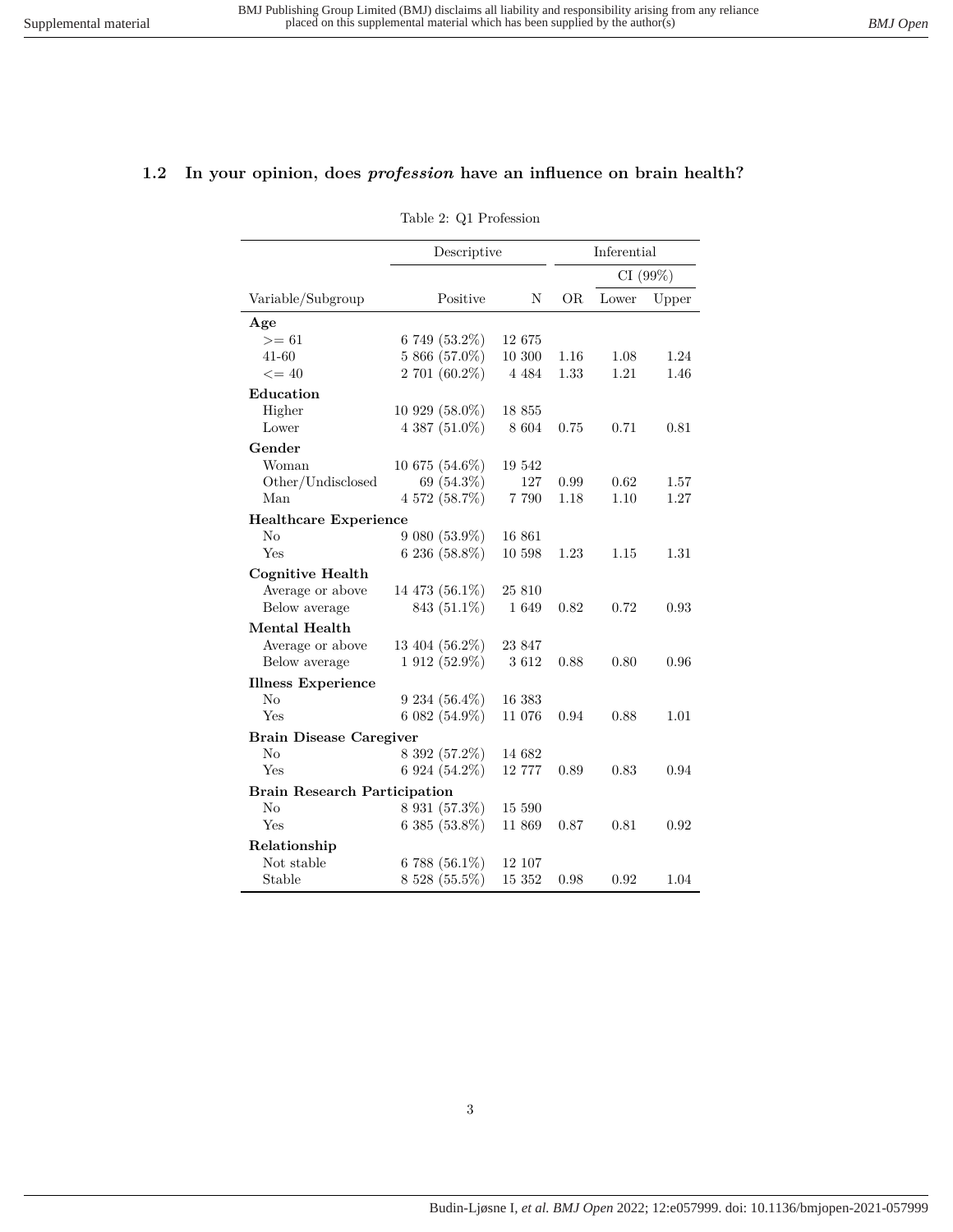#### <span id="page-3-0"></span>**1.3 In your opinion, does** *education* **have an influence on brain health?**

Table 3: Q1 Education

|                                     | Descriptive          |           | Inferential |       |         |
|-------------------------------------|----------------------|-----------|-------------|-------|---------|
|                                     |                      |           |             |       | CI(99%) |
| Variable/Subgroup                   | Positive             | N         | OR.         | Lower | Upper   |
| Age                                 |                      |           |             |       |         |
| $>= 61$                             | $7722(60.9\%)$       | 12 685    |             |       |         |
| 41-60                               | 6 099 (59.2%)        | 10 301    | 0.93        | 0.87  | 1.00    |
| $\leq$ = 40                         | 2 844 (63.4%)        | 4 4 8 7   | 1.11        | 1.01  | 1.22    |
| Education                           |                      |           |             |       |         |
| Higher                              | $12\;134\; (64.3\%)$ | 18 865    |             |       |         |
| Lower                               | $4531(52.6\%)$       | 8 608     | 0.62        | 0.58  | 0.66    |
| Gender                              |                      |           |             |       |         |
| Woman                               | 11 695 (59.8%)       | 19 550    |             |       |         |
| Man                                 | $4888(62.7\%)$       | 7 7 9 6   | 1.13        | 1.05  | 1.21    |
| Other/Undisclosed                   | $82(64.6\%)$         | 127       | 1.22        | 0.76  | 1.98    |
| <b>Healthcare Experience</b>        |                      |           |             |       |         |
| $\rm No$                            | $9790(58.0\%)$       | 16 870    |             |       |         |
| Yes                                 | $6875(64.8\%)$       | 10 603    | 1.33        | 1.25  | 1.42    |
| <b>Cognitive Health</b>             |                      |           |             |       |         |
| Average or above                    | 15 811 (61.2%)       | 25 824    |             |       |         |
| Below average                       | 854 (51.8%)          | 1649      | 0.68        | 0.60  | 0.78    |
| Mental Health                       |                      |           |             |       |         |
| Average or above                    | 14 720 (61.7%)       | 23 857    |             |       |         |
| Below average                       | 1 945 (53.8%)        | 3616      | 0.72        | 0.66  | 0.79    |
| <b>Illness Experience</b>           |                      |           |             |       |         |
| N <sub>o</sub>                      | $10\;103\;(61.6\%)$  | 16 391    |             |       |         |
| Yes                                 | 6 562 (59.2%)        | 11 082    | 0.90        | 0.85  | 0.96    |
| <b>Brain Disease Caregiver</b>      |                      |           |             |       |         |
| No                                  | $9053(61.6\%)$       | 14 698    |             |       |         |
| Yes                                 | 7 612 (59.6%)        | $12\ 775$ | 0.92        | 0.86  | 0.98    |
| <b>Brain Research Participation</b> |                      |           |             |       |         |
| No                                  | $9\;493\; (60.8\%)$  | 15 609    |             |       |         |
| Yes                                 | 7 172 (60.5%)        | 11 864    | 0.98        | 0.92  | 1.05    |
| Relationship                        |                      |           |             |       |         |
| Not stable                          | $7\;307\; (60.3\%)$  | 12 114    |             |       |         |
| Stable                              | 9 358 (60.9%)        | 15 359    | 1.03        | 0.96  | 1.09    |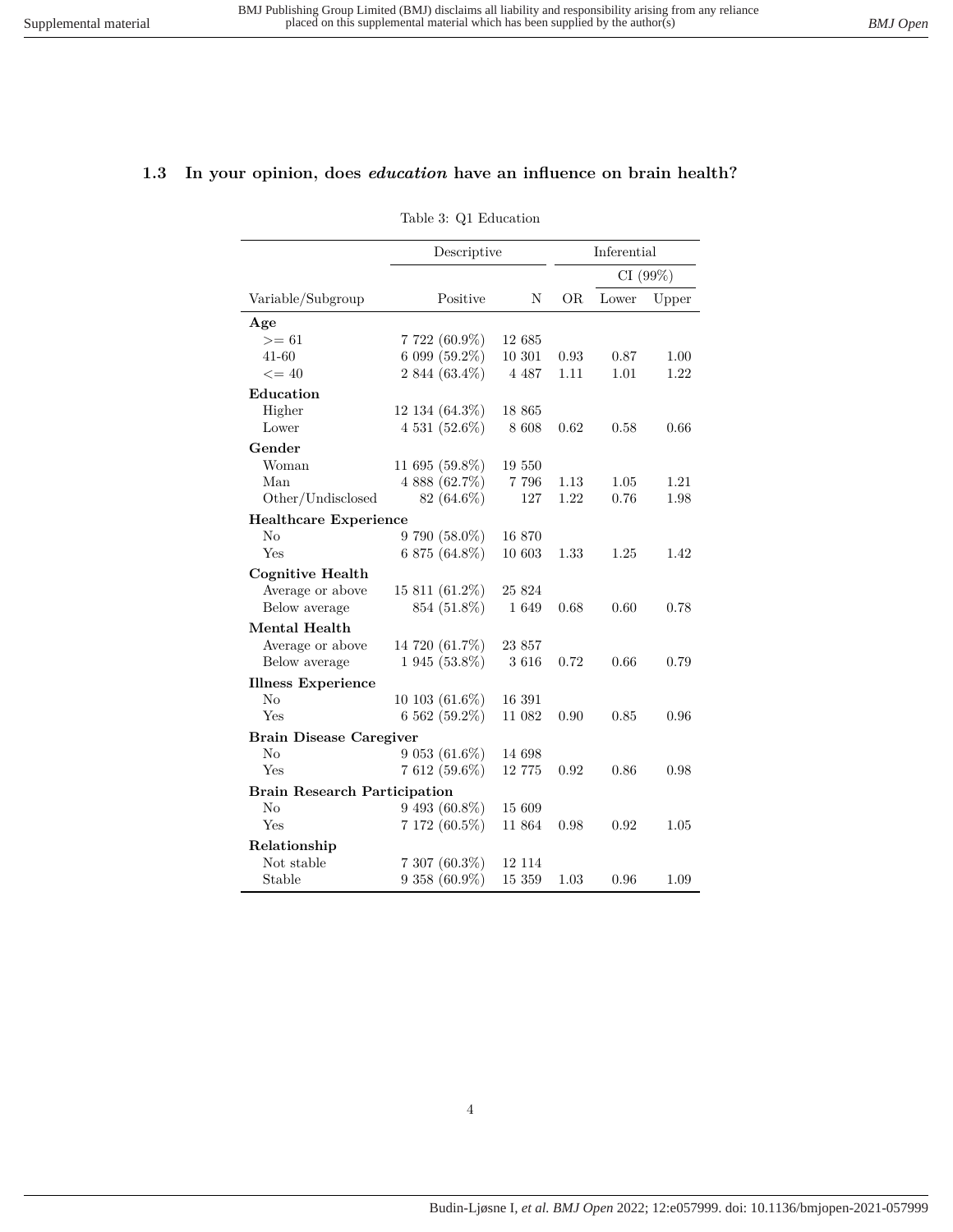#### <span id="page-4-0"></span>**1.4 In your opinion, does** *diet* **have an influence on brain health?**

#### Table 4: Q1 Diet

|                                     | Descriptive         |         | Inferential |         |       |
|-------------------------------------|---------------------|---------|-------------|---------|-------|
|                                     |                     |         |             | CI(99%) |       |
| Variable/Subgroup                   | Positive            | N       | OR.         | Lower   | Upper |
| Age                                 |                     |         |             |         |       |
| $>= 61$                             | 8 411 (66.7%)       | 12 611  |             |         |       |
| $41 - 60$                           | 7 759 (75.6%)       | 10 270  | 1.54        | 1.43    | 1.67  |
| $\leq$ = 40                         | 3 413 (76.1%)       | 4 4 8 2 | 1.59        | 1.44    | 1.77  |
| Education                           |                     |         |             |         |       |
| Higher                              | 13 742 (73.1%)      | 18 793  |             |         |       |
| Lower                               | 5 841 (68.2%)       | 8 5 7 0 | 0.79        | 0.73    | 0.85  |
| Gender                              |                     |         |             |         |       |
| Woman                               | 14 352 (73.7%)      | 19 471  |             |         |       |
| Man                                 | 5 139 (66.2%)       | 7 7 6 5 | 0.70        | 0.65    | 0.75  |
| Other/Undisclosed                   | 92 $(72.4\%)$       | 127     | 0.94        | 0.56    | 1.57  |
| <b>Healthcare Experience</b>        |                     |         |             |         |       |
| No                                  | 11 604 (69.0%)      | 16 809  |             |         |       |
| Yes                                 | 7 979 (75.6%)       | 10 554  | 1.39        | 1.29    | 1.49  |
| <b>Cognitive Health</b>             |                     |         |             |         |       |
| Average or above                    | 18 564 (72.2%)      | 25 723  |             |         |       |
| Below average                       | $1019(62.1\%)$      | 1 640   | 0.63        | 0.55    | 0.73  |
| <b>Mental Health</b>                |                     |         |             |         |       |
| Average or above                    | 17 170 (72.3%)      | 23 752  |             |         |       |
| Below average                       | $2413(66.8\%)$      | 3611    | 0.77        | 0.70    | 0.85  |
| <b>Illness Experience</b>           |                     |         |             |         |       |
| N <sub>o</sub>                      | 11 860 (72.6%)      | 16 328  |             |         |       |
| Yes                                 | 7 723 (70.0%)       | 11 035  | 0.88        | 0.82    | 0.94  |
| <b>Brain Disease Caregiver</b>      |                     |         |             |         |       |
| No                                  | $10\,236\,(70.0\%)$ | 14 630  |             |         |       |
| Yes                                 | $9\;347\; (73.4\%)$ | 12 733  | 1.18        | 1.11    | 1.27  |
| <b>Brain Research Participation</b> |                     |         |             |         |       |
| $\rm No$                            | 11 067 (71.2%)      | 15 546  |             |         |       |
| Yes                                 | 8 516 (72.1%)       | 11 817  | 1.04        | 0.97    | 1.12  |
| Relationship                        |                     |         |             |         |       |
| Not stable                          | 8 697 (72.0%)       | 12 079  |             |         |       |
| Stable                              | $10\,886\,(71.2\%)$ | 15 284  | 0.96        | 0.90    | 1.03  |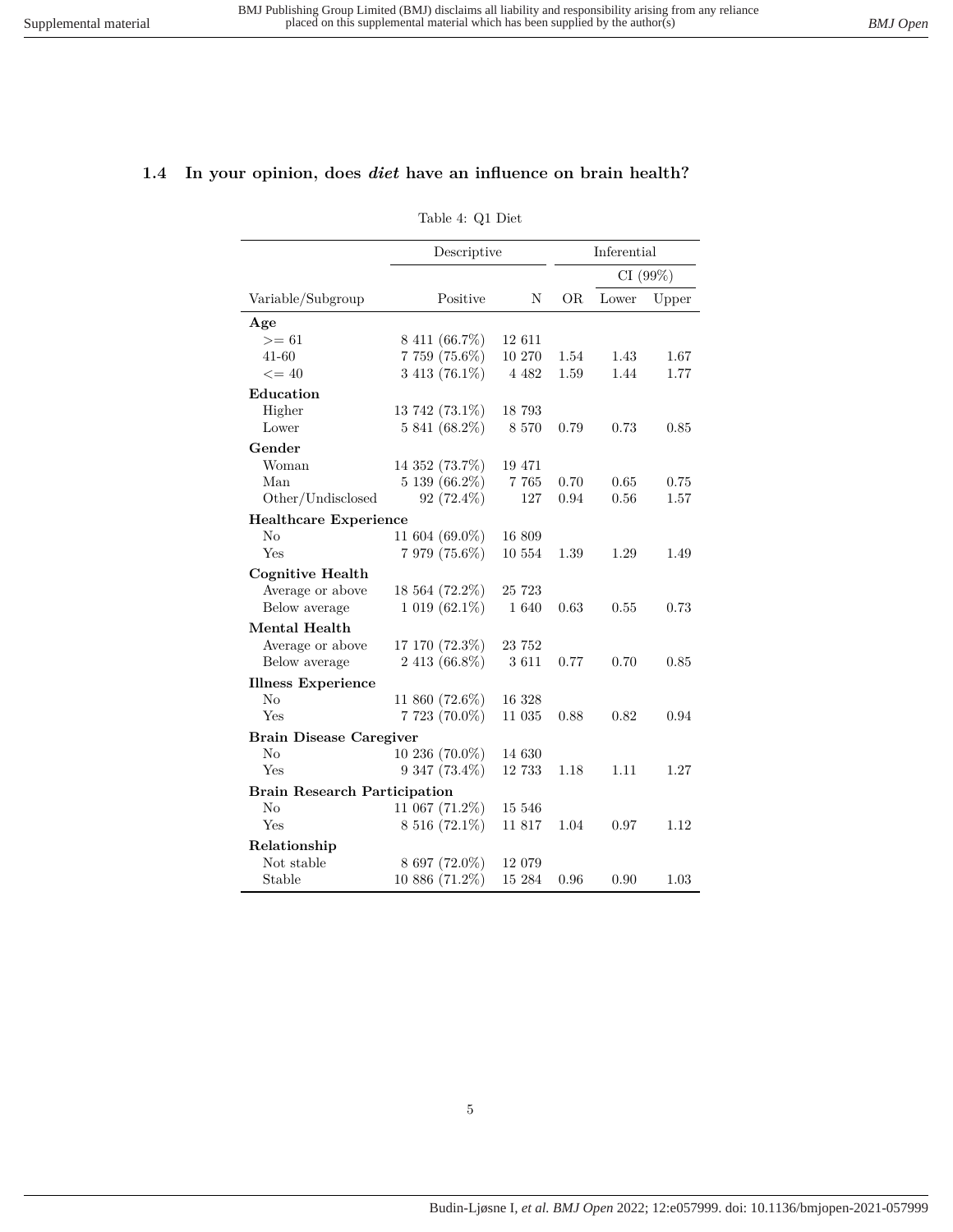#### <span id="page-5-0"></span>**1.5 In your opinion, does** *physical environment* **have an influence on brain health?**

Table 5: Q1 Physical environment

|                                     | Descriptive       |         |      | Inferential |          |
|-------------------------------------|-------------------|---------|------|-------------|----------|
|                                     |                   |         |      |             | CI (99%) |
| Variable/Subgroup                   | Positive          | N       | OR.  | Lower       | Upper    |
| Age                                 |                   |         |      |             |          |
| $>= 61$                             | 8 836 (69.8%)     | 12 656  |      |             |          |
| $\leq$ = 40                         | 3 214 (71.7%)     | 4 4 8 0 | 1.10 | 0.99        | 1.21     |
| $41 - 60$                           | 7 655 (74.3%)     | 10 296  | 1.25 | 1.16        | 1.35     |
| Education                           |                   |         |      |             |          |
| Higher                              | 13 466 (71.5%)    | 18 838  |      |             |          |
| Lower                               | 6 239 (72.6%)     | 8 5 9 4 | 1.06 | 0.98        | 1.14     |
| Gender                              |                   |         |      |             |          |
| Woman                               | 14 191 (72.7%)    | 19 522  |      |             |          |
| Man                                 | 5 416 (69.6%)     | 7 7 8 4 | 0.86 | 0.80        | 0.93     |
| Other/Undisclosed                   | 98 (77.8%)        | 126     | 1.31 | 0.76        | 2.29     |
| <b>Healthcare Experience</b>        |                   |         |      |             |          |
| No                                  | 11 879 (70.5%)    | 16854   |      |             |          |
| Yes                                 | 7 826 (74.0%)     | 10 578  | 1.19 | 1.11        | 1.28     |
| Cognitive Health                    |                   |         |      |             |          |
| Average or above                    | 18 601 (72.1%)    | 25 791  |      |             |          |
| Below average                       | $1104(67.3\%)$    | 1 641   | 0.79 | 0.69        | 0.91     |
| Mental Health                       |                   |         |      |             |          |
| Average or above                    | 17 171 (72.1%)    | 23 824  |      |             |          |
| Below average                       | 2 534 (70.2%)     | 3608    | 0.91 | 0.83        | 1.01     |
| <b>Illness Experience</b>           |                   |         |      |             |          |
| No                                  | 11 585 $(70.7\%)$ | 16 376  |      |             |          |
| Yes                                 | 8 120 (73.4%)     | 11 056  | 1.14 | 1.07        | 1.23     |
| <b>Brain Disease Caregiver</b>      |                   |         |      |             |          |
| $\rm No$                            | 10 490 (71.5%)    | 14 668  |      |             |          |
| Yes                                 | $9215(72.2\%)$    | 12 764  | 1.03 | 0.96        | 1.11     |
| <b>Brain Research Participation</b> |                   |         |      |             |          |
| $\rm No$                            | 11 164 (71.7%)    | 15 575  |      |             |          |
| Yes                                 | 8 541 (72.0%)     | 11 857  | 1.02 | 0.95        | 1.09     |
| Relationship                        |                   |         |      |             |          |
| Not stable                          | 8 779 (72.6%)     | 12 095  |      |             |          |
| Stable                              | 10 926 (71.2%)    | 15 337  | 0.94 | 0.87        | 1.00     |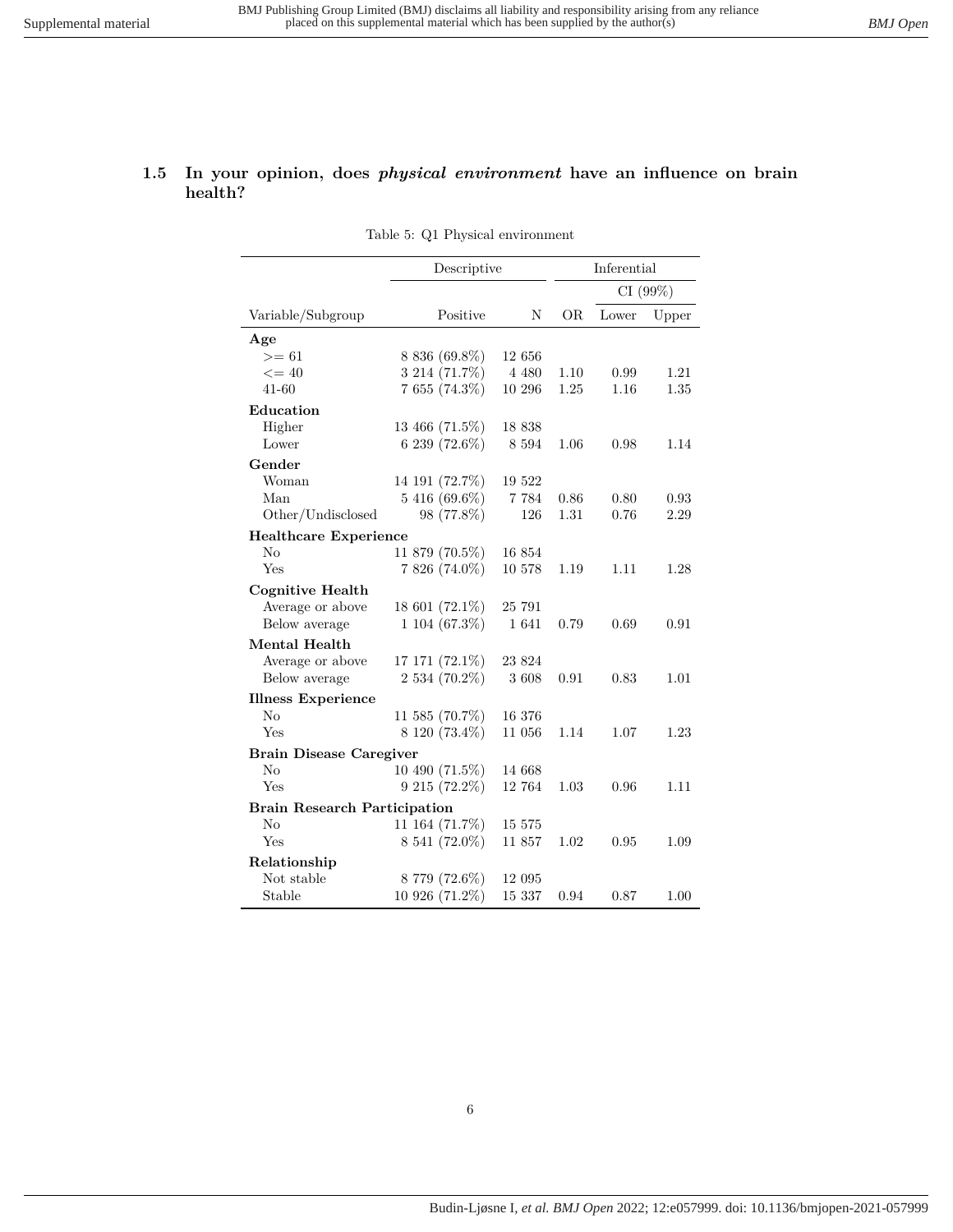#### <span id="page-6-0"></span>**1.6 In your opinion, does** *life goals* **have an influence on brain health?**

Table 6: Q1 Life goals

|                                     | Descriptive         |         | Inferential |         |       |
|-------------------------------------|---------------------|---------|-------------|---------|-------|
|                                     |                     |         |             | CI(99%) |       |
| Variable/Subgroup                   | Positive            | N       | OR.         | Lower   | Upper |
| Age                                 |                     |         |             |         |       |
| $>= 61$                             | $9\;441\; (74.3\%)$ | 12 706  |             |         |       |
| $\leq$ = 40                         | 3 017 (67.2%)       | 4 4 8 8 | 0.71        | 0.64    | 0.78  |
| $41 - 60$                           | 7 551 (73.3%)       | 10 302  | 0.95        | 0.88    | 1.03  |
| Education                           |                     |         |             |         |       |
| Higher                              | 13 811 (73.2%)      | 18 875  |             |         |       |
| Lower                               | 6 198 $(71.9\%)$    | 8 6 21  | 0.94        | 0.87    | 1.01  |
| Gender                              |                     |         |             |         |       |
| Woman                               | 14 370 (73.5%)      | 19 562  |             |         |       |
| Other/Undisclosed                   | $90(70.9\%)$        | 127     | 0.88        | 0.53    | 1.46  |
| Man                                 | 5 549 (71.1%)       | 7807    | 0.89        | 0.82    | 0.96  |
| <b>Healthcare Experience</b>        |                     |         |             |         |       |
| No                                  | 11 978 (70.9%)      | 16 888  |             |         |       |
| Yes                                 | 8 031 (75.7%)       | 10 608  | 1.28        | 1.19    | 1.37  |
| <b>Cognitive Health</b>             |                     |         |             |         |       |
| Average or above                    | 18 839 (72.9%)      | 25 846  |             |         |       |
| Below average                       | 1 170 (70.9%)       | 1650    | 0.91        | 0.78    | 1.05  |
| <b>Mental Health</b>                |                     |         |             |         |       |
| Average or above                    | 17 521 (73.4%)      | 23 880  |             |         |       |
| Below average                       | 2 488 (68.8%)       | 3616    | 0.80        | 0.72    | 0.88  |
| <b>Illness Experience</b>           |                     |         |             |         |       |
| No                                  | $11891(72.5\%)$     | 16 396  |             |         |       |
| Yes                                 | $8118(73.1\%)$      | 11 100  | 1.03        | 0.96    | 1.11  |
| <b>Brain Disease Caregiver</b>      |                     |         |             |         |       |
| No                                  | $10756(73.1\%)$     | 14 708  |             |         |       |
| Yes                                 | $9253(72.4\%)$      | 12 788  | 0.96        | 0.90    | 1.03  |
| <b>Brain Research Participation</b> |                     |         |             |         |       |
| $\rm No$                            | 11 550 (74.0%)      | 15 611  |             |         |       |
| Yes                                 | 8 459 (71.2%)       | 11 885  | 0.87        | 0.81    | 0.93  |
| Relationship                        |                     |         |             |         |       |
| Not stable                          | 8 804 (72.6%)       | 12 121  |             |         |       |
| Stable                              | 11 205 (72.9%)      | 15 375  | 1.01        | 0.94    | 1.09  |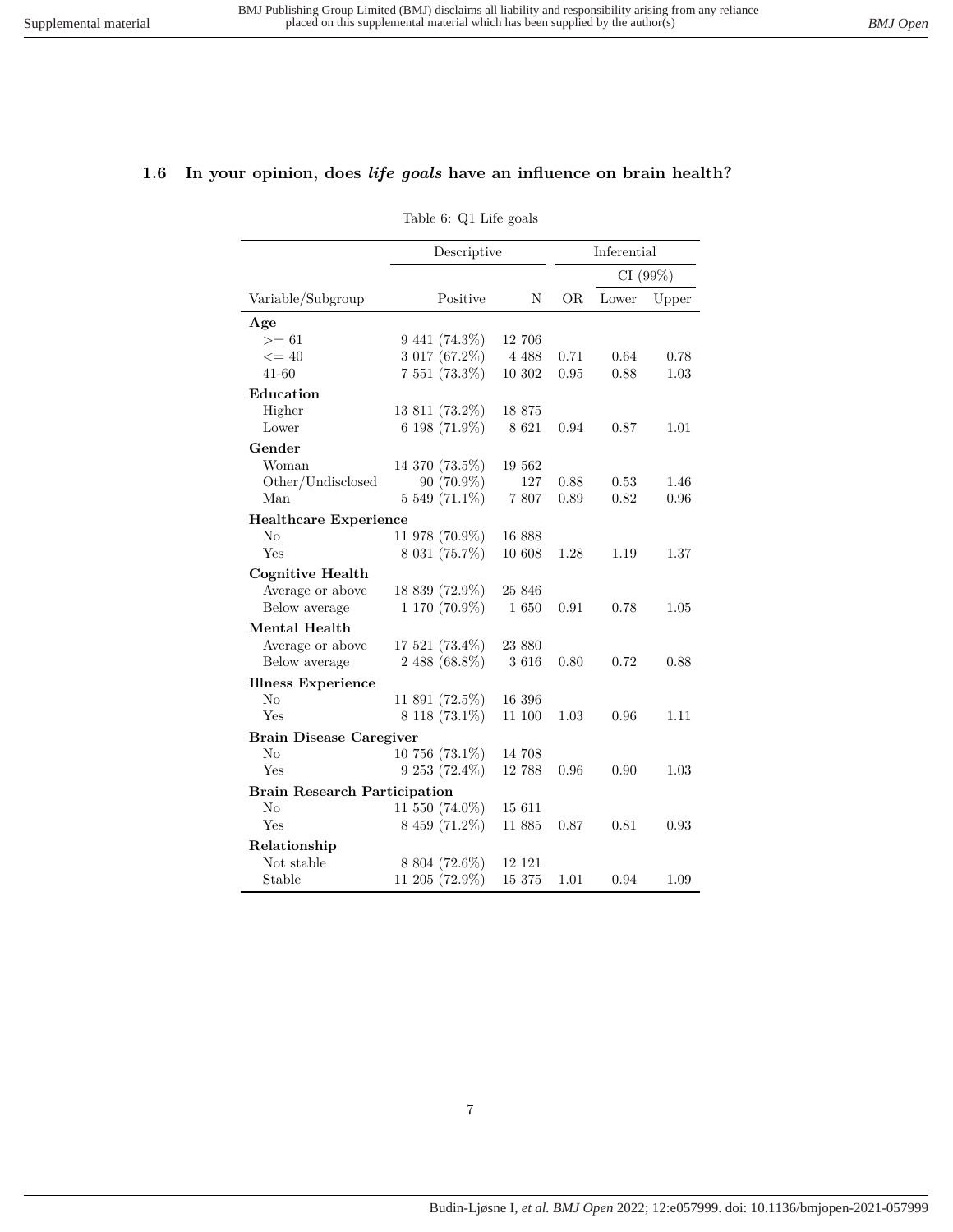#### <span id="page-7-0"></span>**1.7 In your opinion, does** *social environment* **have an influence on brain health?**

Table 7: Q1 Social environment

|                                     | Descriptive          |         |           | Inferential |       |
|-------------------------------------|----------------------|---------|-----------|-------------|-------|
|                                     |                      |         |           | CI (99%)    |       |
| Variable/Subgroup                   | Positive             | Ν       | <b>OR</b> | Lower       | Upper |
| Age                                 |                      |         |           |             |       |
| $>= 61$                             | 10 148 (79.9%)       | 12 694  |           |             |       |
| 41-60                               | 8 671 (84.1%)        | 10 306  | 1.33      | 1.22        | 1.46  |
| $\leq$ = 40                         | 3 919 (87.3%)        | 4 4 8 8 | 1.73      | 1.52        | 1.97  |
| Education                           |                      |         |           |             |       |
| Higher                              | 15 768 (83.6%)       | 18 870  |           |             |       |
| Lower                               | 6 970 (80.9%)        | 8 6 1 8 | 0.83      | 0.76        | 0.91  |
| Gender                              |                      |         |           |             |       |
| Woman                               | 16 441 (84.1%)       | 19 559  |           |             |       |
| Man                                 | 6 184 (79.2%)        | 7 804   | 0.72      | 0.66        | 0.79  |
| Other/Undisclosed                   | 113 $(90.4\%)$       | 125     | 1.79      | 0.81        | 3.91  |
| <b>Healthcare Experience</b>        |                      |         |           |             |       |
| No                                  | 13 615 (80.6%)       | 16 887  |           |             |       |
| Yes                                 | 9 123 (86.1%)        | 10 601  | 1.48      | 1.36        | 1.62  |
| <b>Cognitive Health</b>             |                      |         |           |             |       |
| Average or above                    | $21\;472\; (83.1\%)$ | 25 835  |           |             |       |
| Below average                       | 1 266 (76.6%)        | 1653    | 0.66      | 0.57        | 0.78  |
| Mental Health                       |                      |         |           |             |       |
| Average or above                    | 19 732 (82.7%)       | 23 870  |           |             |       |
| Below average                       | $3006(83.1\%)$       | 3618    | 1.03      | 0.91        | 1.16  |
| <b>Illness Experience</b>           |                      |         |           |             |       |
| $\rm No$                            | 13 612 (83.0%)       | 16 398  |           |             |       |
| Yes                                 | $9126(82.3\%)$       | 11 090  | 0.95      | 0.87        | 1.03  |
| <b>Brain Disease Caregiver</b>      |                      |         |           |             |       |
| No                                  | 12 120 (82.4%)       | 14 705  |           |             |       |
| Yes                                 | $10618(83.1\%)$      | 12 783  | 1.05      | 0.96        | 1.14  |
| <b>Brain Research Participation</b> |                      |         |           |             |       |
| No                                  | 12 983 (83.2%)       | 15 608  |           |             |       |
| Yes                                 | $9755(82.1\%)$       | 11 880  | 0.93      | 0.85        | 1.01  |
| Relationship                        |                      |         |           |             |       |
| Not stable                          | 10 054 (82.9%)       | 12 122  |           |             |       |
| Stable                              | 12 684 (82.5%)       | 15 366  | 0.97      | 0.90        | 1.06  |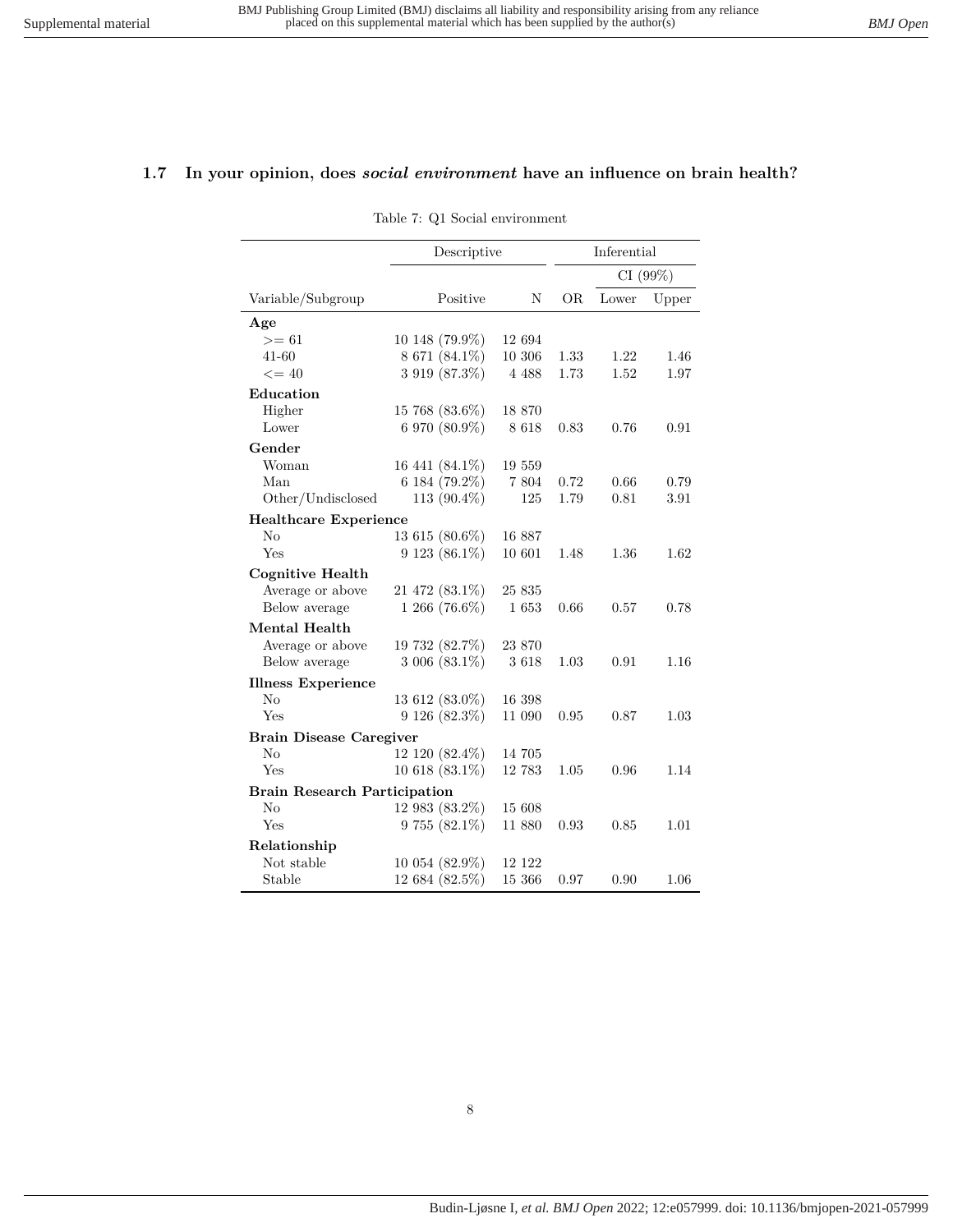#### <span id="page-8-0"></span>**1.8 In your opinion, does** *sleeping habits* **have an influence on brain health?**

Table 8: Q1 Sleeping habits

|                                     | Descriptive        |         | Inferential |       |         |  |
|-------------------------------------|--------------------|---------|-------------|-------|---------|--|
|                                     |                    |         |             |       | CI(99%) |  |
| Variable/Subgroup                   | Positive           | N       | ÓR          | Lower | Upper   |  |
| Age                                 |                    |         |             |       |         |  |
| $>= 61$                             | 10 097 (79.6%)     | 12 685  |             |       |         |  |
| 41-60                               | $9166(89.0\%)$     | 10 304  | 2.06        | 1.87  | 2.28    |  |
| $\leq$ = 40                         | 4 109 (91.6%)      | 4 4 8 8 | 2.78        | 2.39  | 3.23    |  |
| Education                           |                    |         |             |       |         |  |
| Higher                              | 16 185 (85.8%)     | 18 863  |             |       |         |  |
| Lower                               | $7187(83.4\%)$     | 8 6 1 4 | 0.83        | 0.76  | 0.91    |  |
| Gender                              |                    |         |             |       |         |  |
| Woman                               | 16 921 (86.5%)     | 19 554  |             |       |         |  |
| Man                                 | 6 340 (81.3%)      | 7 7 9 6 | 0.68        | 0.62  | 0.74    |  |
| Other/Undisclosed                   | 111 $(87.4\%)$     | 127     | 1.08        | 0.54  | 2.16    |  |
| <b>Healthcare Experience</b>        |                    |         |             |       |         |  |
| $\rm No$                            | 14 112 (83.6%)     | 16 874  |             |       |         |  |
| Yes                                 | $9\,260\,(87.3\%)$ | 10 603  | 1.35        | 1.23  | 1.48    |  |
| Cognitive Health                    |                    |         |             |       |         |  |
| Average or above                    | 21 983 (85.1%)     | 25 824  |             |       |         |  |
| Below average                       | $1389(84.0\%)$     | 1653    | 0.92        | 0.77  | 1.10    |  |
| <b>Mental Health</b>                |                    |         |             |       |         |  |
| Average or above                    | 20 187 (84.6%)     | 23 857  |             |       |         |  |
| Below average                       | $3185(88.0\%)$     | 3620    | 1.33        | 1.16  | 1.53    |  |
| <b>Illness Experience</b>           |                    |         |             |       |         |  |
| N <sub>o</sub>                      | 13 838 (84.5%)     | 16 384  |             |       |         |  |
| Yes                                 | $9534(85.9\%)$     | 11 093  | 1.13        | 1.03  | 1.23    |  |
| <b>Brain Disease Caregiver</b>      |                    |         |             |       |         |  |
| No                                  | 12 549 (85.4%)     | 14 695  |             |       |         |  |
| Yes                                 | 10 823 (84.7%)     | 12 782  | 0.94        | 0.87  | 1.03    |  |
| <b>Brain Research Participation</b> |                    |         |             |       |         |  |
| $\rm No$                            | 13 571 (86.9%)     | 15 608  |             |       |         |  |
| Yes                                 | $9801(82.6\%)$     | 11 869  | 0.71        | 0.65  | 0.78    |  |
| Relationship                        |                    |         |             |       |         |  |
| Not stable                          | 10 479 (86.5%)     | 12 112  |             |       |         |  |
| Stable                              | 12 893 (83.9%)     | 15 365  | 0.81        | 0.74  | 0.89    |  |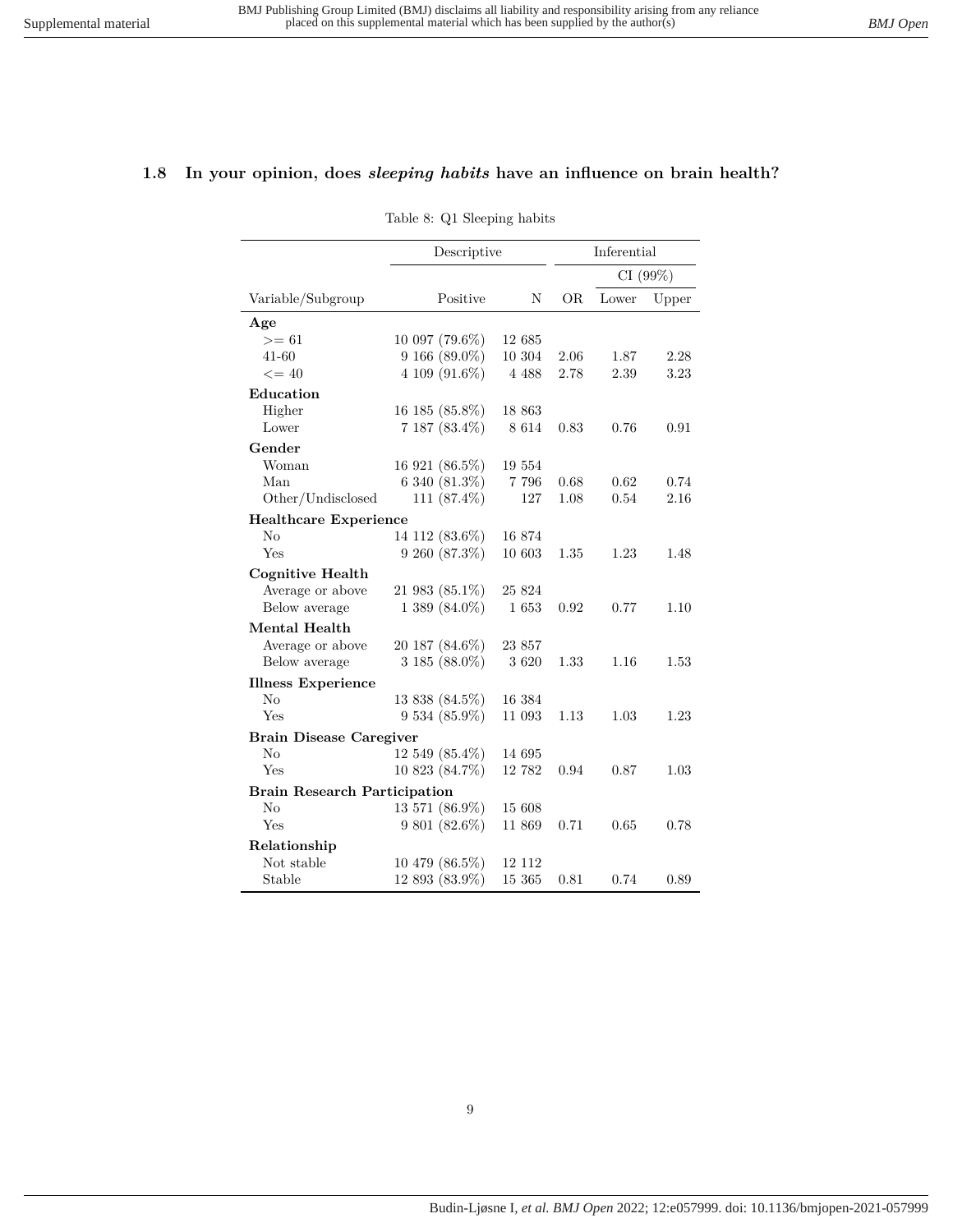### <span id="page-9-0"></span>**1.9 In your opinion, does** *physical health* **have an influence on brain health?**

Table 9: Q1 Physical health

|                                     | Descriptive        |         | Inferential |       |          |  |
|-------------------------------------|--------------------|---------|-------------|-------|----------|--|
|                                     |                    |         |             |       | CI (99%) |  |
| Variable/Subgroup                   | Positive           | N       | OR.         | Lower | Upper    |  |
| Age                                 |                    |         |             |       |          |  |
| $>= 61$                             | 10 976 (86.6%)     | 12 671  |             |       |          |  |
| 41-60                               | $9068(88.1\%)$     | 10 296  | 1.14        | 1.03  | 1.26     |  |
| $\leq$ = 40                         | 3 961 $(88.4\%)$   | 4 4 8 3 | 1.17        | 1.02  | 1.34     |  |
| Education                           |                    |         |             |       |          |  |
| Higher                              | 16 697 (88.6%)     | 18 851  |             |       |          |  |
| Lower                               | $7308(85.0\%)$     | 8 5 9 9 | 0.73        | 0.66  | 0.81     |  |
| Gender                              |                    |         |             |       |          |  |
| Woman                               | 17 244 (88.3%)     | 19 525  |             |       |          |  |
| Other/Undisclosed                   | $108(85.0\%)$      | 127     | 0.75        | 0.39  | 1.43     |  |
| Man                                 | $6653(85.3\%)$     | 7 7 9 8 | 0.77        | 0.70  | 0.85     |  |
| <b>Healthcare Experience</b>        |                    |         |             |       |          |  |
| No                                  | 14 454 (85.7%)     | 16 862  |             |       |          |  |
| Yes                                 | $9551(90.2\%)$     | 10 588  | 1.53        | 1.39  | 1.70     |  |
| Cognitive Health                    |                    |         |             |       |          |  |
| Average or above                    | 22 682 (87.9%)     | 25 802  |             |       |          |  |
| Below average                       | $1\,323\,(80.3\%)$ | 1648    | 0.56        | 0.47  | 0.66     |  |
| Mental Health                       |                    |         |             |       |          |  |
| Average or above                    | 20 948 (87.9%)     | 23 830  |             |       |          |  |
| Below average                       | 3 057 (84.4%)      | 3620    | 0.75        | 0.66  | 0.85     |  |
| <b>Illness Experience</b>           |                    |         |             |       |          |  |
| $\rm No$                            | 14 462 (88.3%)     | 16 375  |             |       |          |  |
| Yes                                 | $9543(86.2\%)$     | 11 075  | 0.82        | 0.75  | 0.91     |  |
| <b>Brain Disease Caregiver</b>      |                    |         |             |       |          |  |
| $\rm No$                            | 12 764 (86.9%)     | 14 682  |             |       |          |  |
| Yes                                 | 11 241 (88.0%)     | 12 768  | 1.11        | 1.01  | 1.22     |  |
| <b>Brain Research Participation</b> |                    |         |             |       |          |  |
| $\rm No$                            | 13 592 (87.2%)     | 15 588  |             |       |          |  |
| Yes                                 | 10 413 (87.8%)     | 11 862  | 1.06        | 0.96  | 1.16     |  |
| Relationship                        |                    |         |             |       |          |  |
| Not stable                          | 10 540 (87.0%)     | 12 110  |             |       |          |  |
| Stable                              | 13 465 (87.8%)     | 15 340  | 1.07        | 0.97  | 1.18     |  |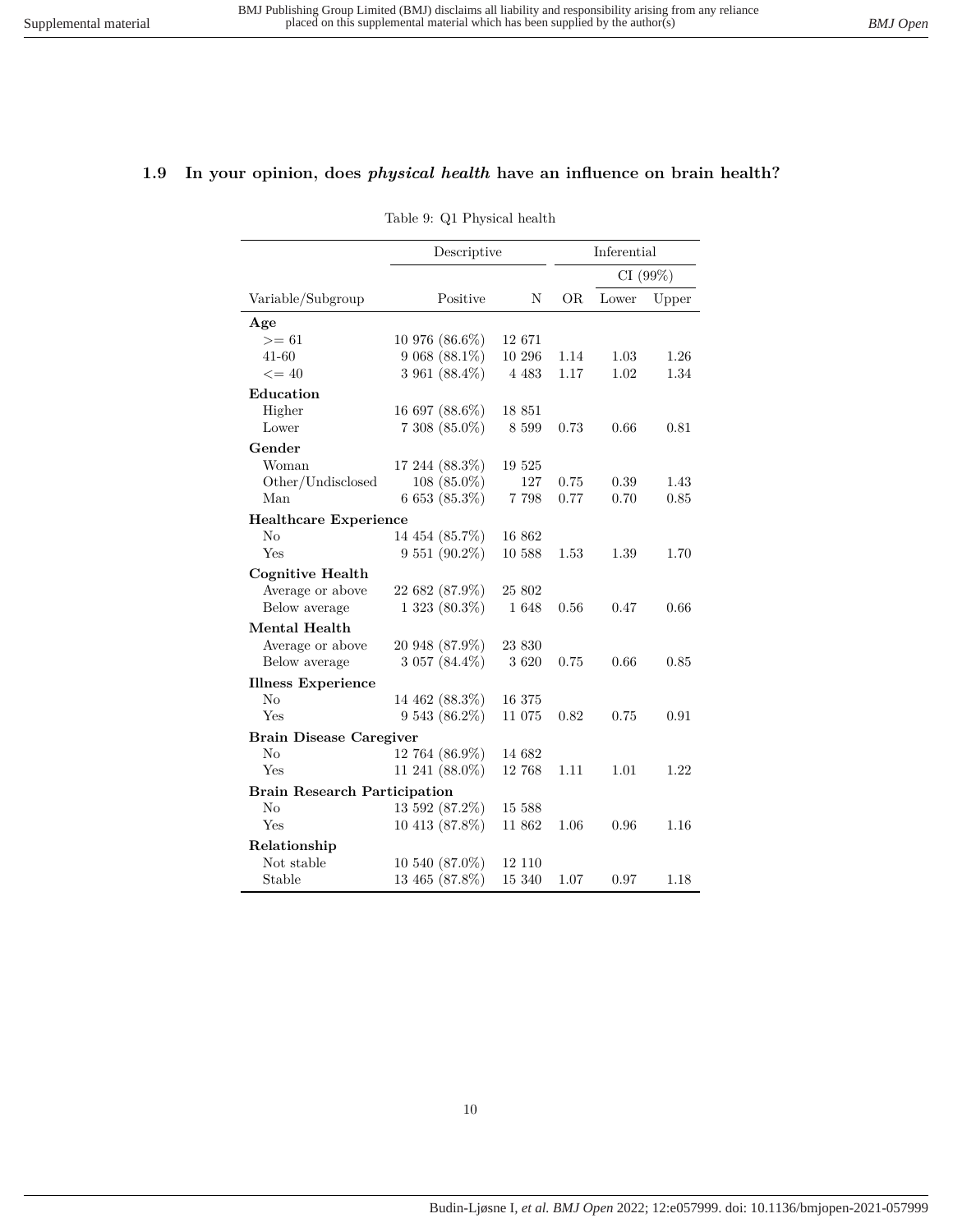#### <span id="page-10-0"></span>**1.10 In your opinion, does** *genetics* **have an influence on brain health?**

Table 10: Q1 Genetics

|                                     | Descriptive      |         | Inferential |       |       |
|-------------------------------------|------------------|---------|-------------|-------|-------|
|                                     |                  |         | CI(99%)     |       |       |
| Variable/Subgroup                   | Positive         | N       | OR.         | Lower | Upper |
| Age                                 |                  |         |             |       |       |
| $>= 61$                             | 10 588 (83.4%)   | 12 689  |             |       |       |
| $\leq$ = 40                         | 3 435 (76.6%)    | 4 4 8 7 | 0.65        | 0.58  | 0.72  |
| $41 - 60$                           | 8 610 (83.6%)    | 10 302  | 1.01        | 0.92  | 1.11  |
| Education                           |                  |         |             |       |       |
| Higher                              | 15 586 (82.6%)   | 18 863  |             |       |       |
| Lower                               | 7 047 (81.8%)    | 8 6 1 5 | 0.94        | 0.87  | 1.03  |
| Gender                              |                  |         |             |       |       |
| Woman                               | 16 311 (83.4%)   | 19 556  |             |       |       |
| Other/Undisclosed                   | 88 (69.8%)       | 126     | 0.46        | 0.28  | 0.76  |
| Man                                 | 6 234 $(80.0\%)$ | 7 7 9 6 | 0.79        | 0.73  | 0.87  |
| <b>Healthcare Experience</b>        |                  |         |             |       |       |
| $\rm No$                            | 13 797 (81.7%)   | 16 882  |             |       |       |
| Yes                                 | $8836(83.4\%)$   | 10 596  | 1.12        | 1.03  | 1.22  |
| Cognitive Health                    |                  |         |             |       |       |
| Average or above                    | 21 319 (82.5%)   | 25 829  |             |       |       |
| Below average                       | 1 314 (79.7%)    | 1 649   | 0.83        | 0.70  | 0.98  |
| <b>Mental Health</b>                |                  |         |             |       |       |
| Average or above                    | 19 648 (82.3%)   | 23 861  |             |       |       |
| Below average                       | 2 985 (82.5%)    | 3617    | 1.01        | 0.90  | 1.14  |
| <b>Illness Experience</b>           |                  |         |             |       |       |
| No                                  | 13 446 (82.0%)   | 16 390  |             |       |       |
| Yes                                 | $9187(82.9\%)$   | 11 088  | 1.06        | 0.97  | 1.15  |
| <b>Brain Disease Caregiver</b>      |                  |         |             |       |       |
| No                                  | 11 717 (79.7%)   | 14 693  |             |       |       |
| Yes                                 | $10916(85.4\%)$  | 12785   | 1.48        | 1.36  | 1.61  |
| <b>Brain Research Participation</b> |                  |         |             |       |       |
| No                                  | 12 644 (81.0%)   | 15 605  |             |       |       |
| Yes                                 | $9989(84.1\%)$   | 11873   | 1.24        | 1.14  | 1.35  |
| Relationship                        |                  |         |             |       |       |
| Not stable                          | 9 796 (80.9%)    | 12 115  |             |       |       |
| Stable                              | 12 837 (83.6%)   | 15 363  | 1.20        | 1.11  | 1.31  |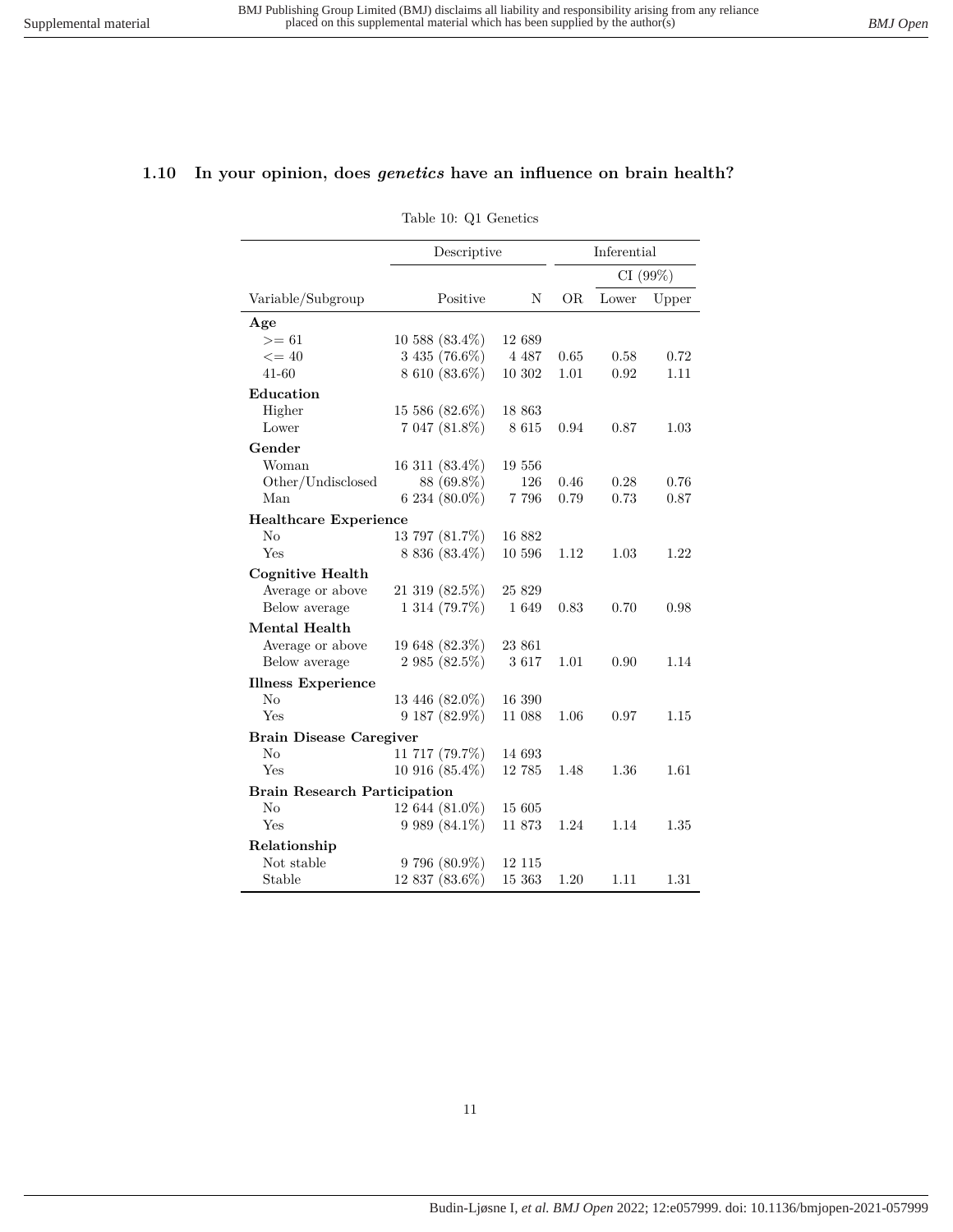#### <span id="page-11-0"></span>**1.11 In your opinion, does** *substance use* **have an influence on brain health?**

Table 11: Q1 Substance use

|                                     | Descriptive         |         | Inferential |       |          |  |
|-------------------------------------|---------------------|---------|-------------|-------|----------|--|
|                                     |                     |         |             |       | CI (99%) |  |
| Variable/Subgroup                   | Positive            | N       | OR.         | Lower | Upper    |  |
| Age                                 |                     |         |             |       |          |  |
| $>= 61$                             | 11 491 (90.5%)      | 12 692  |             |       |          |  |
| $\leq$ = 40                         | 4 179 (93.2%)       | 4 4 8 5 | 1.43        | 1.20  | 1.69     |  |
| 41-60                               | $9712(94.2\%)$      | 10 308  | 1.70        | 1.49  | 1.95     |  |
| Education                           |                     |         |             |       |          |  |
| Higher                              | 17 546 (93.0%)      | 18 866  |             |       |          |  |
| Lower                               | 7 836 (90.9%)       | 8619    | 0.75        | 0.67  | 0.85     |  |
| Gender                              |                     |         |             |       |          |  |
| Woman                               | 18 238 (93.3%)      | 19 551  |             |       |          |  |
| Other/Undisclosed                   | $109(85.8\%)$       | 127     | 0.44        | 0.23  | 0.84     |  |
| Man                                 | $7035(90.1\%)$      | 7807    | 0.66        | 0.58  | 0.74     |  |
| <b>Healthcare Experience</b>        |                     |         |             |       |          |  |
| No                                  | 15 416 (91.3%)      | 16 886  |             |       |          |  |
| Yes                                 | $9\,966\ (94.0\%)$  | 10 599  | 1.50        | 1.32  | 1.70     |  |
| <b>Cognitive Health</b>             |                     |         |             |       |          |  |
| Average or above                    | 23 942 (92.7%)      | 25 832  |             |       |          |  |
| Below average                       | $1440(87.1\%)$      | 1653    | 0.53        | 0.44  | 0.65     |  |
| Mental Health                       |                     |         |             |       |          |  |
| Average or above                    | 22 069 (92.5%)      | 23 866  |             |       |          |  |
| Below average                       | 3 313 (91.5%)       | 3619    | 0.88        | 0.75  | 1.04     |  |
| <b>Illness Experience</b>           |                     |         |             |       |          |  |
| $\rm No$                            | $15\ 240\ (93.0\%)$ | 16 395  |             |       |          |  |
| Yes                                 | 10 142 (91.5%)      | 11 090  | 0.81        | 0.72  | 0.91     |  |
| <b>Brain Disease Caregiver</b>      |                     |         |             |       |          |  |
| $\rm No$                            | 13 525 (92.0%)      | 14 709  |             |       |          |  |
| Yes                                 | 11 857 (92.8%)      | 12 776  | 1.13        | 1.00  | 1.27     |  |
| <b>Brain Research Participation</b> |                     |         |             |       |          |  |
| No                                  | 14 422 (92.3%)      | 15 619  |             |       |          |  |
| Yes                                 | 10 960 (92.4%)      | 11 866  | 1.00        | 0.89  | 1.13     |  |
| Relationship                        |                     |         |             |       |          |  |
| Not stable                          | 11 151 (92.0%)      | 12 117  |             |       |          |  |
| Stable                              | 14 231 (92.6%)      | 15 368  | 1.08        | 0.96  | 1.22     |  |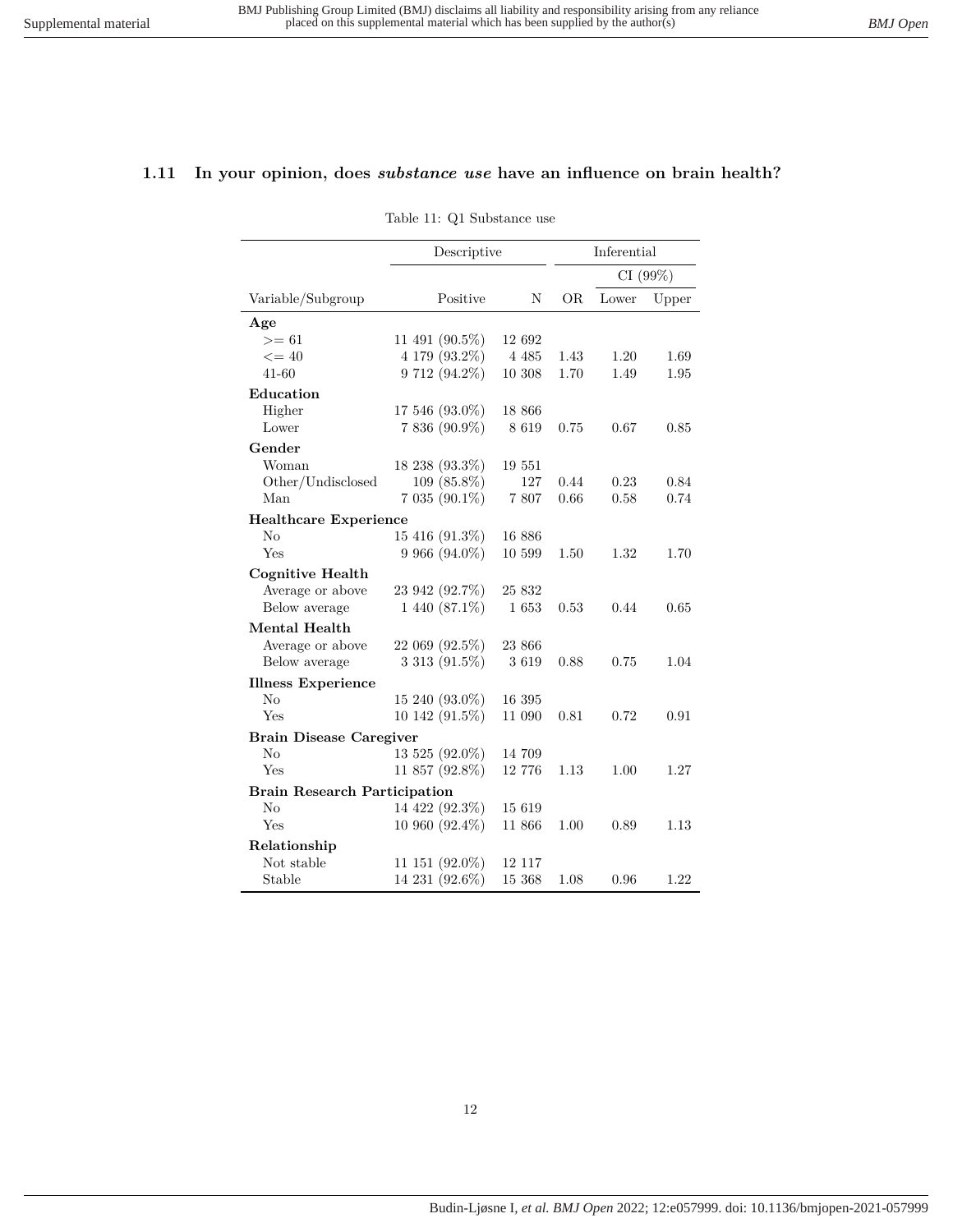# <span id="page-12-1"></span><span id="page-12-0"></span>**2 Question 2**

# **2.1 In your opinion, is it important to look after one's brain in** *in the womb***?**

Table 12: Q2 In the womb

|                                     | Descriptive          |         | Inferential |         |       |
|-------------------------------------|----------------------|---------|-------------|---------|-------|
|                                     |                      |         |             | CI(99%) |       |
| Variable/Subgroup                   | Positive             | N       | OR.         | Lower   | Upper |
| Age                                 |                      |         |             |         |       |
| $>= 61$                             | 10 109 (80.7%)       | 12 520  |             |         |       |
| $\leq$ = 40                         | 3 851 (86.1%)        | 4 4 7 1 | 1.48        | 1.31    | 1.68  |
| $41 - 60$                           | 8 852 (86.2%)        | 10 268  | 1.49        | 1.36    | 1.64  |
| Education                           |                      |         |             |         |       |
| Higher                              | 16 121 (86.0%)       | 18 739  |             |         |       |
| Lower                               | 6 691 $(78.5\%)$     | 8 5 20  | 0.59        | 0.54    | 0.65  |
| Gender                              |                      |         |             |         |       |
| Woman                               | 16 698 (85.9%)       | 19 433  |             |         |       |
| Man                                 | $6006(78.0\%)$       | 7 701   | 0.58        | 0.53    | 0.63  |
| Other/Undisclosed                   | 108 (86.4%)          | 125     | 1.04        | 0.53    | 2.04  |
| <b>Healthcare Experience</b>        |                      |         |             |         |       |
| No                                  | 13 464 (80.5%)       | 16 727  |             |         |       |
| Yes                                 | $9348(88.8\%)$       | 10 532  | 1.91        | 1.74    | 2.10  |
| <b>Cognitive Health</b>             |                      |         |             |         |       |
| Average or above                    | 21 570 (84.2%)       | 25 627  |             |         |       |
| Below average                       | 1 242 (76.1%)        | 1632    | 0.60        | 0.51    | 0.70  |
| <b>Mental Health</b>                |                      |         |             |         |       |
| Average or above                    | 19 867 (83.9%)       | 23 666  |             |         |       |
| Below average                       | 2 945 (82.0%)        | 3 5 9 3 | 0.87        | 0.77    | 0.98  |
| <b>Illness Experience</b>           |                      |         |             |         |       |
| No                                  | 13 636 (83.8%)       | 16 271  |             |         |       |
| Yes                                 | $9~176~(83.5\%)$     | 10 988  | 0.98        | 0.90    | 1.07  |
| <b>Brain Disease Caregiver</b>      |                      |         |             |         |       |
| No                                  | 11 975 $(82.1\%)$    | 14 577  |             |         |       |
| Yes                                 | $10\;837\; (85.5\%)$ | 12 682  | 1.28        | 1.17    | 1.39  |
| <b>Brain Research Participation</b> |                      |         |             |         |       |
| $\rm No$                            | 12 988 (83.9%)       | 15 482  |             |         |       |
| Yes                                 | $9824(83.4\%)$       | 11 777  | 0.97        | 0.89    | 1.05  |
| Relationship                        |                      |         |             |         |       |
| Not stable                          | $10008(83.2\%)$      | 12 027  |             |         |       |
| Stable                              | 12 804 (84.1%)       | 15 232  | 1.06        | 0.98    | 1.16  |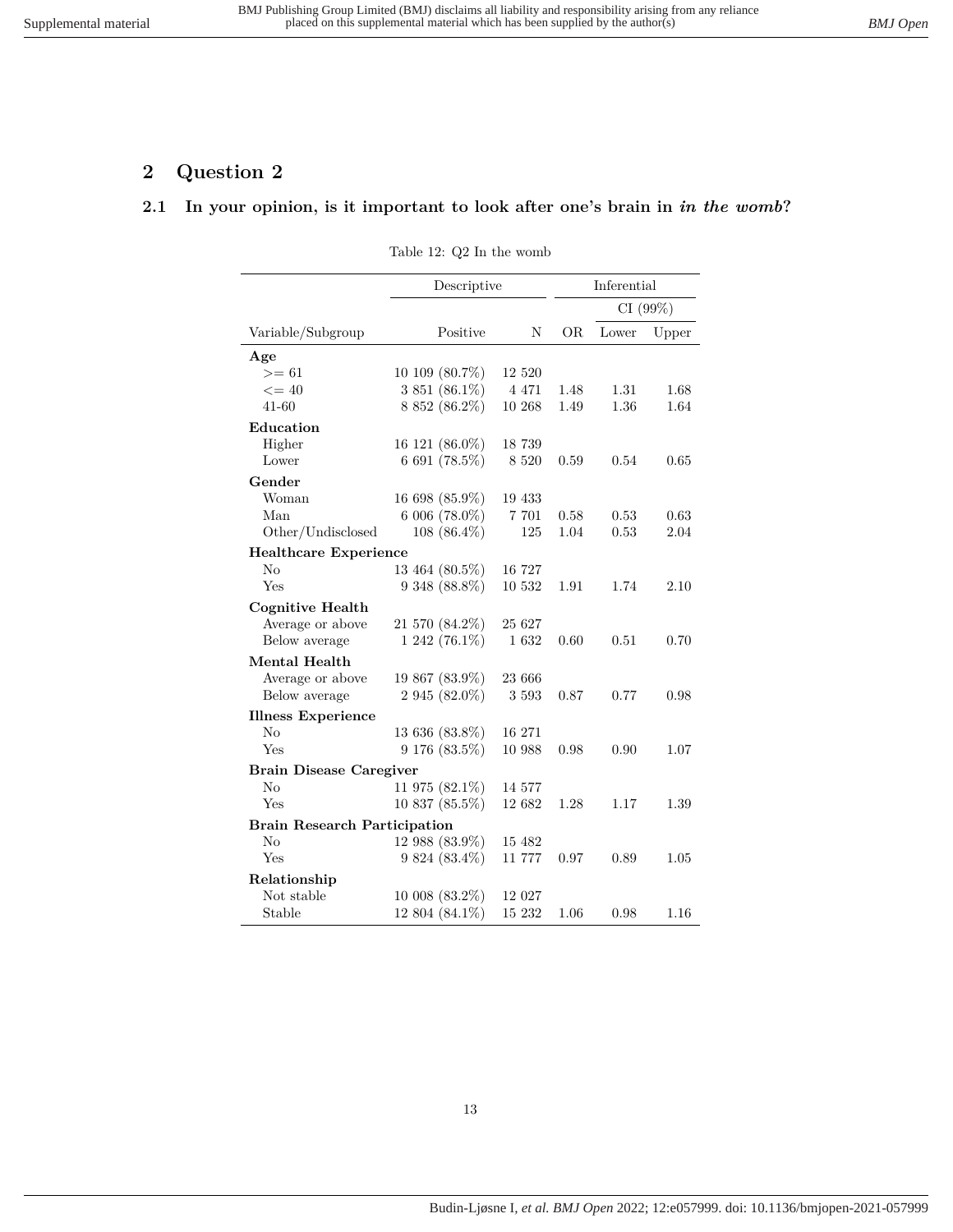#### <span id="page-13-0"></span>**2.2 In your opinion, is it important to look after one's brain in** *childhood***?**

Table 13: Q2 Childhood

|                                     | Descriptive          |         | Inferential |         |       |
|-------------------------------------|----------------------|---------|-------------|---------|-------|
|                                     |                      |         |             | CI(99%) |       |
| Variable/Subgroup                   | Positive             | N       | OR.         | Lower   | Upper |
| Age                                 |                      |         |             |         |       |
| $>= 61$                             | 11 791 $(93.4\%)$    | 12 626  |             |         |       |
| 41-60                               | 9 902 (96.2%)        | 10 297  | 1.78        | 1.51    | 2.09  |
| $\leq$ = 40                         | 4 322 (96.4%)        | 4 4 8 4 | 1.89        | 1.51    | 2.37  |
| Education                           |                      |         |             |         |       |
| Higher                              | 18 042 (95.8%)       | 18 8 28 |             |         |       |
| Lower                               | 7 973 (92.9%)        | 8 5 7 9 | 0.57        | 0.50    | 0.66  |
| Gender                              |                      |         |             |         |       |
| Woman                               | 18 679 (95.7%)       | 19 518  |             |         |       |
| Man                                 | $7217(93.0\%)$       | 7 7 6 4 | 0.59        | 0.51    | 0.69  |
| Other/Undisclosed                   | 119 (95.2%)          | 125     | 0.89        | 0.30    | 2.63  |
| <b>Healthcare Experience</b>        |                      |         |             |         |       |
| $\rm No$                            | 15 773 (93.7%)       | 16 831  |             |         |       |
| Yes                                 | 10 242 (96.8%)       | 10 576  | 2.06        | 1.74    | 2.43  |
| Cognitive Health                    |                      |         |             |         |       |
| Average or above                    | 24 506 (95.1%)       | 25 760  |             |         |       |
| Below average                       | $1509(91.6\%)$       | 1647    | 0.56        | 0.44    | 0.71  |
| Mental Health                       |                      |         |             |         |       |
| Average or above                    | 22 594 (94.9%)       | 23 797  |             |         |       |
| Below average                       | 3 421 (94.8%)        | 3610    | 0.96        | 0.78    | 1.19  |
| <b>Illness Experience</b>           |                      |         |             |         |       |
| No                                  | $15\;544\; (95.1\%)$ | 16 348  |             |         |       |
| Yes                                 | 10 471 (94.7%)       | 11 059  | 0.92        | 0.80    | 1.06  |
| <b>Brain Disease Caregiver</b>      |                      |         |             |         |       |
| $\rm No$                            | 13 912 (94.9%)       | 14 662  |             |         |       |
| Yes                                 | 12 103 (95.0%)       | 12 745  | 1.02        | 0.88    | 1.17  |
| <b>Brain Research Participation</b> |                      |         |             |         |       |
| $\rm No$                            | 14 798 (95.1%)       | 15 565  |             |         |       |
| Yes                                 | 11 217 (94.7%)       | 11 842  | 0.93        | 0.81    | 1.07  |
| Relationship                        |                      |         |             |         |       |
| Not stable                          | $11\;503\; (95.2\%)$ | 12 085  |             |         |       |
| Stable                              | 14 512 (94.7%)       | 15 322  | 0.91        | 0.79    | 1.05  |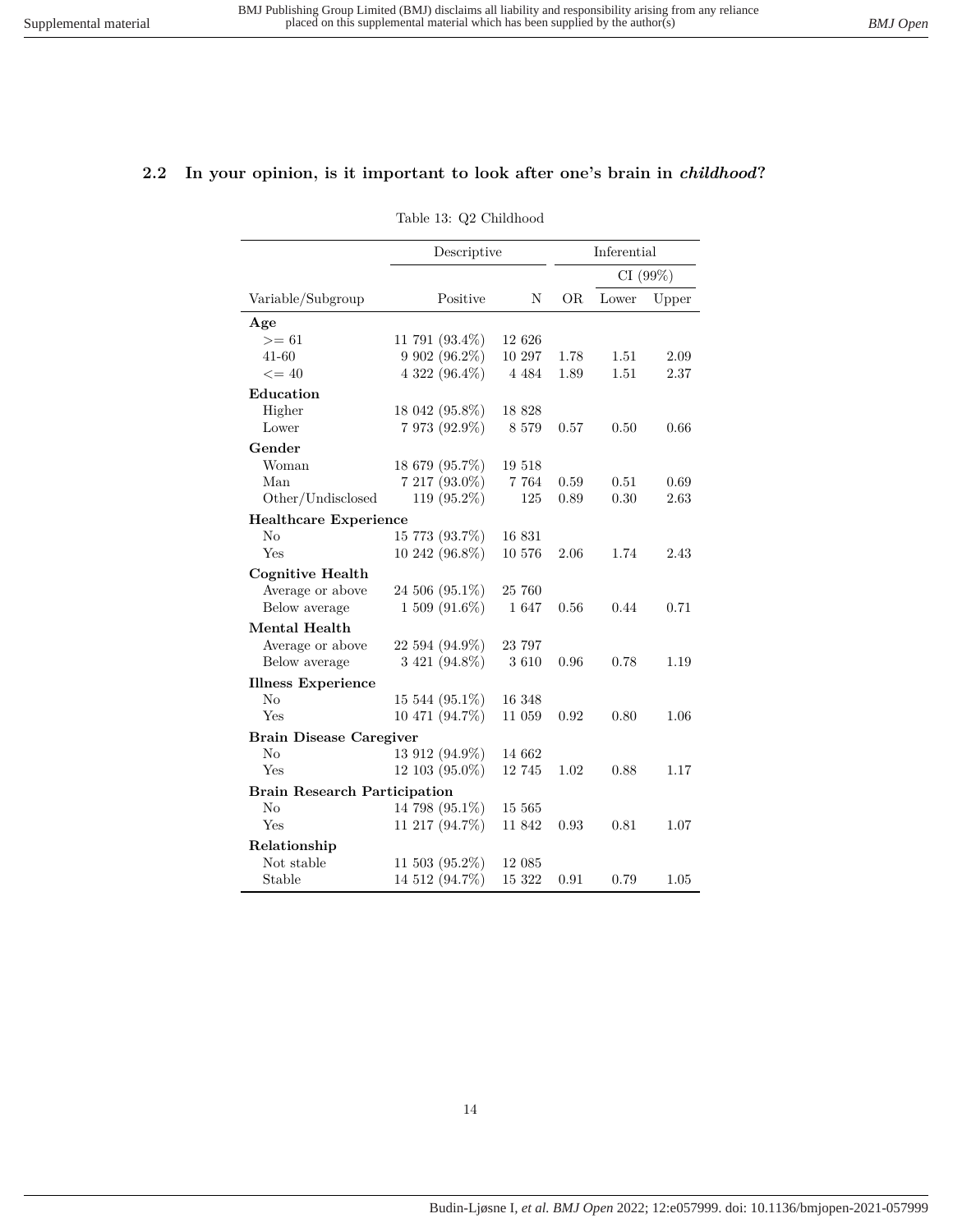### <span id="page-14-0"></span>**2.3 In your opinion, is it important to look after one's brain in** *adolescence***?**

Table 14: Q2 Adolescence

|                                     | Descriptive    |         | Inferential |       |          |
|-------------------------------------|----------------|---------|-------------|-------|----------|
|                                     |                |         |             |       | CI (99%) |
| Variable/Subgroup                   | Positive       | N       | OR.         | Lower | Upper    |
| Age                                 |                |         |             |       |          |
| $>= 61$                             | 12 074 (95.5%) | 12 639  |             |       |          |
| 41-60                               | 10 019 (97.3%) | 10 293  | 1.71        | 1.41  | 2.08     |
| $\leq$ = 40                         | 4 383 (97.9%)  | 4 4 7 9 | 2.14        | 1.60  | 2.85     |
| Education                           |                |         |             |       |          |
| Higher                              | 18 268 (97.0%) | 18 827  |             |       |          |
| Lower                               | $8208(95.6\%)$ | 8 5 8 4 | 0.67        | 0.56  | 0.80     |
| Gender                              |                |         |             |       |          |
| Woman                               | 18 923 (97.0%) | 19 512  |             |       |          |
| Man                                 | 7 433 (95.6%)  | 7 7 7 4 | 0.68        | 0.57  | 0.81     |
| Other/Undisclosed                   | 120 (96.0%)    | 125     | 0.75        | 0.23  | 2.44     |
| <b>Healthcare Experience</b>        |                |         |             |       |          |
| No                                  | 16 146 (95.9%) | 16 835  |             |       |          |
| Yes                                 | 10 330 (97.7%) | 10 576  | 1.79        | 1.48  | 2.18     |
| Cognitive Health                    |                |         |             |       |          |
| Average or above                    | 24 934 (96.8%) | 25 766  |             |       |          |
| Below average                       | 1 542 (93.7%)  | 1 645   | 0.50        | 0.38  | 0.66     |
| Mental Health                       |                |         |             |       |          |
| Average or above                    | 22 998 (96.6%) | 23 798  |             |       |          |
| Below average                       | 3 478 (96.3%)  | 3613    | 0.90        | 0.70  | 1.14     |
| <b>Illness Experience</b>           |                |         |             |       |          |
| No                                  | 15 795 (96.6%) | 16 351  |             |       |          |
| Yes                                 | 10 681 (96.6%) | 11 060  | 0.99        | 0.83  | 1.18     |
| <b>Brain Disease Caregiver</b>      |                |         |             |       |          |
| No                                  | 14 168 (96.6%) | 14 668  |             |       |          |
| Yes                                 | 12 308 (96.6%) | 12 743  | 1.00        | 0.84  | 1.19     |
| <b>Brain Research Participation</b> |                |         |             |       |          |
| $\rm No$                            | 15 050 (96.7%) | 15 571  |             |       |          |
| Yes                                 | 11 426 (96.5%) | 11 840  | 0.96        | 0.80  | 1.14     |
| Relationship                        |                |         |             |       |          |
| Not stable                          | 11 704 (96.8%) | 12 087  |             |       |          |
| Stable                              | 14 772 (96.4%) | 15 324  | 0.88        | 0.74  | 1.04     |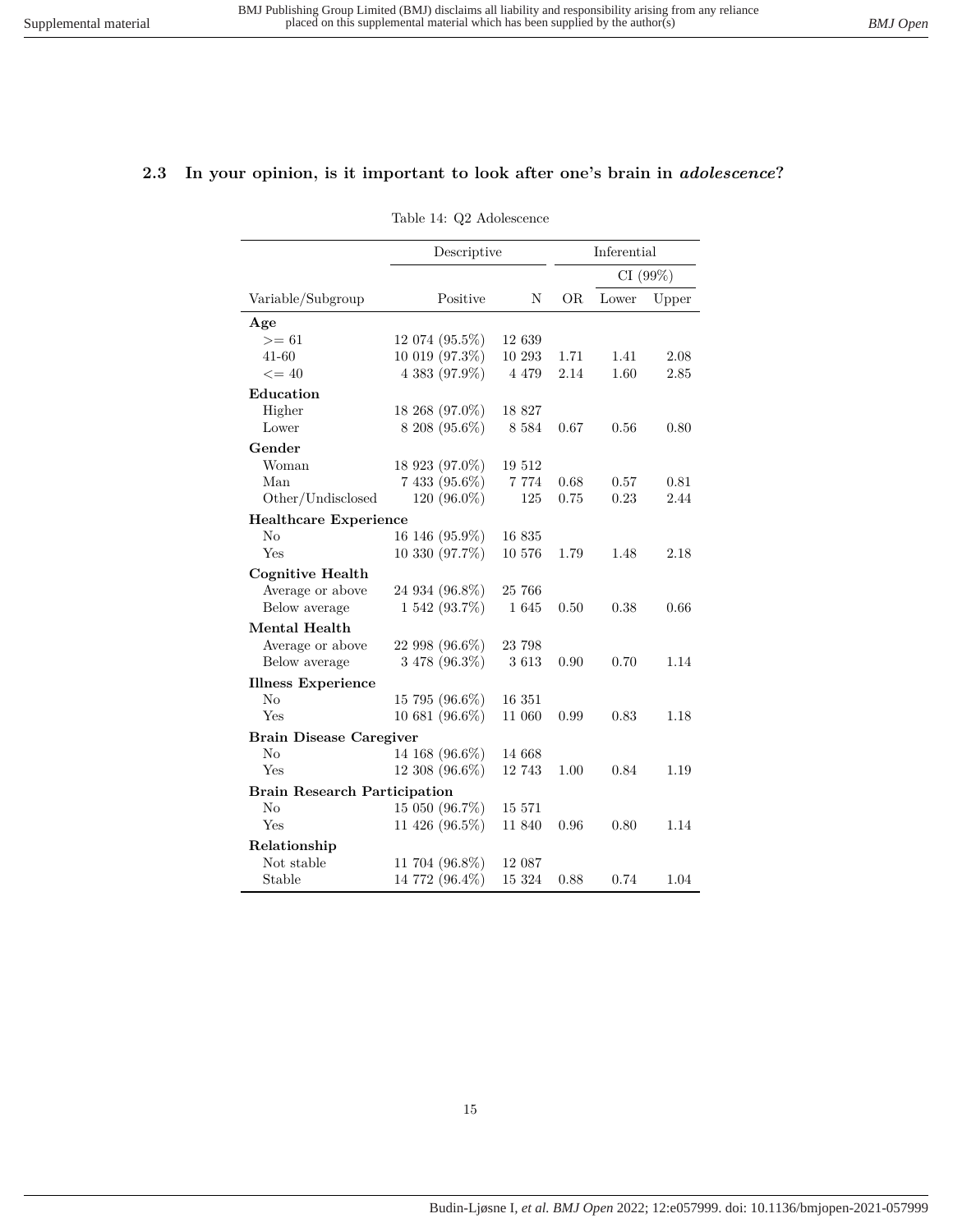### <span id="page-15-0"></span>**2.4 In your opinion, is it important to look after one's brain in** *young adulthood***?**

Table 15: Q2 Young adulthood

|                                     | Descriptive          |         | Inferential |       |         |
|-------------------------------------|----------------------|---------|-------------|-------|---------|
|                                     |                      |         |             |       | CI(99%) |
| Variable/Subgroup                   | Positive             | N       | ÓR          | Lower | Upper   |
| Age                                 |                      |         |             |       |         |
| $>= 61$                             | 11 941 (94.5%)       | 12 631  |             |       |         |
| $\leq$ = 40                         | 4 276 (95.4%)        | 4 4 8 0 | 1.21        | 0.98  | 1.50    |
| 41-60                               | 9 9 25 (96.5%)       | 10 286  | 1.59        | 1.34  | 1.89    |
| Education                           |                      |         |             |       |         |
| Higher                              | 17 946 (95.3%)       | 18 822  |             |       |         |
| Lower                               | 8 196 (95.6%)        | 8 5 7 5 | 1.06        | 0.90  | 1.24    |
| Gender                              |                      |         |             |       |         |
| Woman                               | 18 769 (96.2%)       | 19 505  |             |       |         |
| Other/Undisclosed                   | 116 (92.8%)          | 125     | 0.51        | 0.21  | 1.24    |
| Man                                 | $7257(93.4\%)$       | 7 7 6 7 | 0.56        | 0.48  | 0.65    |
| <b>Healthcare Experience</b>        |                      |         |             |       |         |
| No                                  | 15 927 (94.7%)       | 16 823  |             |       |         |
| Yes                                 | $10\;215\; (96.6\%)$ | 10 574  | 1.60        | 1.36  | 1.89    |
| <b>Cognitive Health</b>             |                      |         |             |       |         |
| Average or above                    | 24 608 (95.6%)       | 25 754  |             |       |         |
| Below average                       | $1534(93.4\%)$       | 1 643   | 0.66        | 0.50  | 0.86    |
| Mental Health                       |                      |         |             |       |         |
| Average or above                    | 22 725 (95.5%)       | 23 787  |             |       |         |
| Below average                       | 3 417 (94.7%)        | 3610    | 0.83        | 0.67  | 1.02    |
| <b>Illness Experience</b>           |                      |         |             |       |         |
| No                                  | $15\;563\; (95.2\%)$ | 16 347  |             |       |         |
| Yes                                 | 10 579 (95.7%)       | 11 050  | 1.13        | 0.97  | 1.32    |
| <b>Brain Disease Caregiver</b>      |                      |         |             |       |         |
| No                                  | 13 920 (95.0%)       | 14 654  |             |       |         |
| Yes                                 | 12 222 (95.9%)       | 12 743  | 1.24        | 1.06  | 1.44    |
| <b>Brain Research Participation</b> |                      |         |             |       |         |
| $\rm No$                            | 14 847 (95.5%)       | 15 546  |             |       |         |
| Yes                                 | 11 295 (95.3%)       | 11 851  | 0.96        | 0.82  | 1.11    |
| Relationship                        |                      |         |             |       |         |
| Not stable                          | 11 511 (95.3%)       | 12 085  |             |       |         |
| Stable                              | 14 631 (95.6%)       | 15 312  | 1.07        | 0.92  | 1.24    |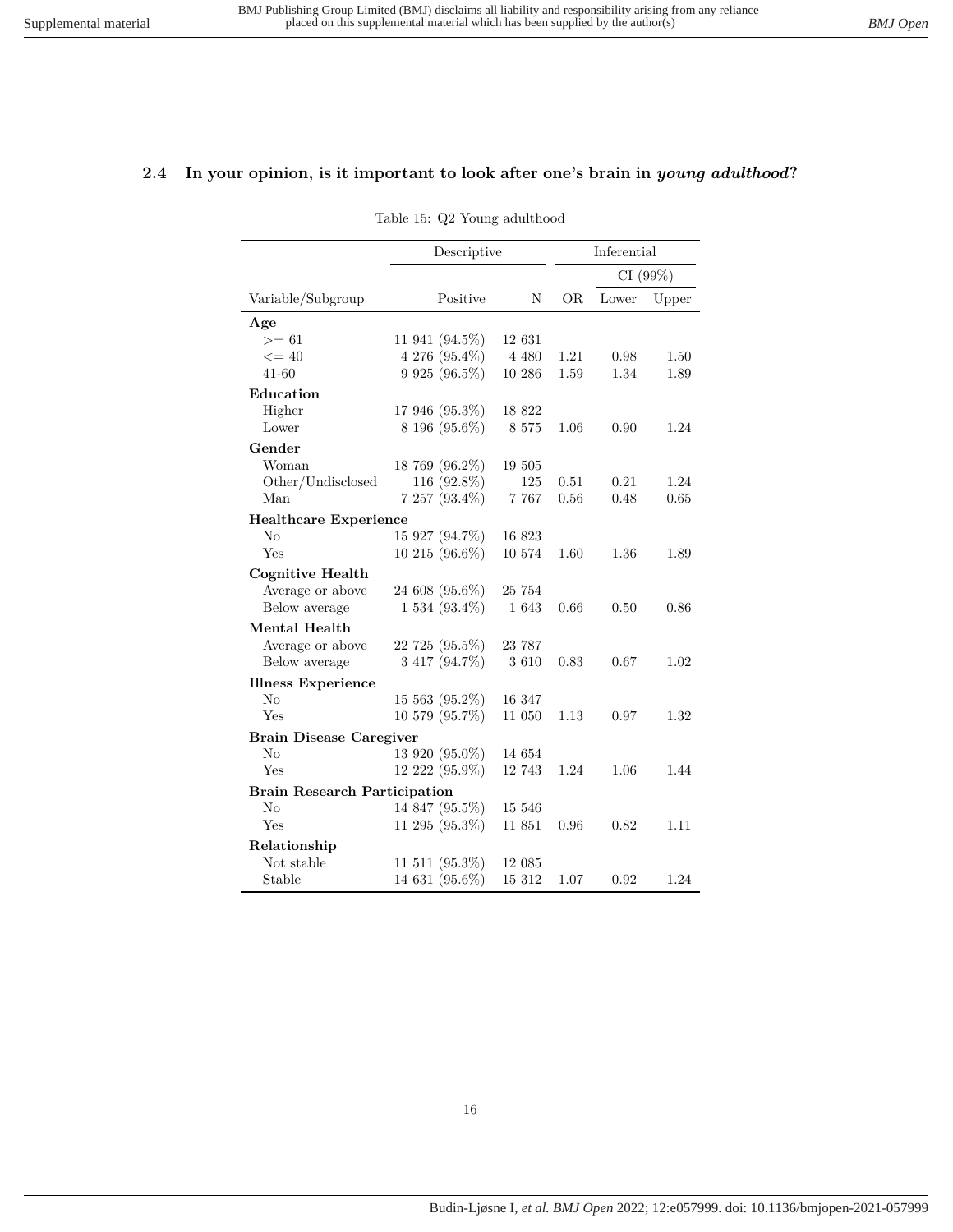### <span id="page-16-0"></span>**2.5 In your opinion, is it important to look after one's brain in** *middle age***?**

Table 16: Q2 Middle age

|                                     | Descriptive          |         | Inferential |       |         |
|-------------------------------------|----------------------|---------|-------------|-------|---------|
|                                     |                      |         |             |       | CI(99%) |
| Variable/Subgroup                   | Positive             | N       | OR.         | Lower | Upper   |
| Age                                 |                      |         |             |       |         |
| $>= 61$                             | $12\;064\; (95.3\%)$ | 12 659  |             |       |         |
| $\leq$ = 40                         | 4 224 (94.3%)        | 4 4 7 8 | 0.82        | 0.67  | 1.00    |
| 41-60                               | 10 004 (97.2%)       | 10 297  | 1.68        | 1.40  | 2.03    |
| Education                           |                      |         |             |       |         |
| Higher                              | 18 078 (95.9%)       | 18 844  |             |       |         |
| Lower                               | 8 214 (95.6%)        | 8 5 9 0 | 0.93        | 0.78  | 1.09    |
| Gender                              |                      |         |             |       |         |
| Woman                               | 18 951 (97.0%)       | 19 536  |             |       |         |
| Other/Undisclosed                   | 111 (88.8%)          | 125     | 0.24        | 0.12  | 0.51    |
| Man                                 | 7 230 (93.0%)        | 7 7 7 3 | 0.41        | 0.35  | 0.48    |
| <b>Healthcare Experience</b>        |                      |         |             |       |         |
| No                                  | 16 036 (95.2%)       | 16 842  |             |       |         |
| Yes                                 | 10 256 (96.8%)       | 10 592  | 1.53        | 1.29  | 1.82    |
| <b>Cognitive Health</b>             |                      |         |             |       |         |
| Average or above                    | 24 746 (96.0%)       | 25 788  |             |       |         |
| Below average                       | 1 546 (93.9%)        | 1646    | 0.65        | 0.49  | 0.86    |
| Mental Health                       |                      |         |             |       |         |
| Average or above                    | 22 877 (96.0%)       | 23 818  |             |       |         |
| Below average                       | 3 415 (94.4%)        | 3616    | 0.70        | 0.57  | 0.86    |
| <b>Illness Experience</b>           |                      |         |             |       |         |
| N <sub>o</sub>                      | 15 651 (95.6%)       | 16 365  |             |       |         |
| Yes                                 | 10 641 (96.1%)       | 11 069  | 1.13        | 0.97  | 1.33    |
| <b>Brain Disease Caregiver</b>      |                      |         |             |       |         |
| No                                  | 13 943 (95.1%)       | 14 668  |             |       |         |
| Yes                                 | 12 349 (96.7%)       | 12 766  | 1.54        | 1.31  | 1.81    |
| <b>Brain Research Participation</b> |                      |         |             |       |         |
| No                                  | 14 907 (95.8%)       | 15 567  |             |       |         |
| Yes                                 | 11 385 (95.9%)       | 11 867  | 1.05        | 0.89  | 1.22    |
| Relationship                        |                      |         |             |       |         |
| Not stable                          | 11 564 (95.6%)       | 12 097  |             |       |         |
| Stable                              | 14 728 (96.0%)       | 15 337  | 1.11        | 0.95  | 1.30    |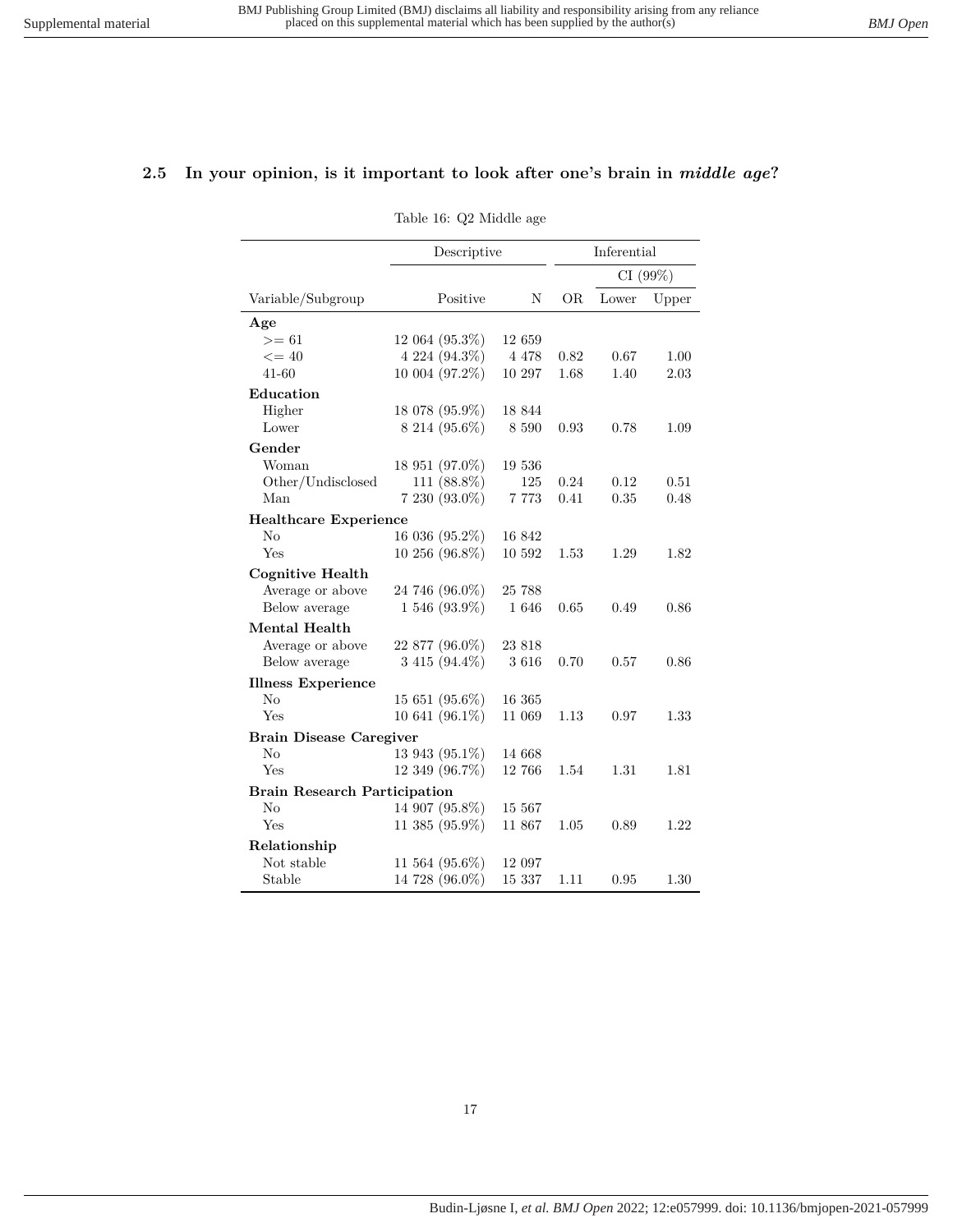### <span id="page-17-0"></span>**2.6 In your opinion, is it important to look after one's brain in** *old age***?**

| Table 17: Q2 Old age |  |  |
|----------------------|--|--|
|                      |  |  |

|                                     | Descriptive          |         | Inferential |       |         |
|-------------------------------------|----------------------|---------|-------------|-------|---------|
|                                     |                      |         |             |       | CI(99%) |
| Variable/Subgroup                   | Positive             | N       | OR.         | Lower | Upper   |
| Age                                 |                      |         |             |       |         |
| $>= 61$                             | 12 193 (96.2%)       | 12 675  |             |       |         |
| $\leq$ = 40                         | 4 181 (93.3%)        | 4 4 8 2 | 0.55        | 0.45  | 0.67    |
| 41-60                               | 9 962 (96.8%)        | 10 294  | 1.19        | 0.98  | 1.43    |
| Education                           |                      |         |             |       |         |
| Higher                              | 18 140 (96.2%)       | 18 851  |             |       |         |
| Lower                               | 8 196 (95.3%)        | 8 600   | 0.80        | 0.67  | 0.94    |
| Gender                              |                      |         |             |       |         |
| Woman                               | 18 970 (97.1%)       | 19 545  |             |       |         |
| Other/Undisclosed                   | $115(92.0\%)$        | 125     | 0.35        | 0.15  | 0.82    |
| Man                                 | 7 251 (93.2%)        | 7 7 8 1 | 0.41        | 0.35  | 0.49    |
| <b>Healthcare Experience</b>        |                      |         |             |       |         |
| No                                  | 16 092 (95.4%)       | 16 861  |             |       |         |
| Yes                                 | 10 244 (96.7%)       | 10 590  | 1.41        | 1.19  | 1.68    |
| <b>Cognitive Health</b>             |                      |         |             |       |         |
| Average or above                    | 24 789 (96.1%)       | 25 807  |             |       |         |
| Below average                       | $1547(94.1\%)$       | 1 644   | 0.65        | 0.49  | 0.87    |
| Mental Health                       |                      |         |             |       |         |
| Average or above                    | 22 930 (96.2%)       | 23 838  |             |       |         |
| Below average                       | 3 406 (94.3%)        | 3613    | 0.65        | 0.53  | 0.80    |
| <b>Illness Experience</b>           |                      |         |             |       |         |
| N <sub>o</sub>                      | 15 691 (95.8%)       | 16 382  |             |       |         |
| Yes                                 | 10 645 (96.2%)       | 11 069  | 1.11        | 0.94  | 1.30    |
| <b>Brain Disease Caregiver</b>      |                      |         |             |       |         |
| No                                  | 13 994 (95.3%)       | 14 680  |             |       |         |
| Yes                                 | 12 342 (96.6%)       | 12 771  | 1.41        | 1.20  | 1.66    |
| <b>Brain Research Participation</b> |                      |         |             |       |         |
| No                                  | 14 899 (95.6%)       | 15 580  |             |       |         |
| Yes                                 | 11 437 (96.3%)       | 11 871  | 1.20        | 1.02  | 1.42    |
| Relationship                        |                      |         |             |       |         |
| Not stable                          | $11\;564\; (95.5\%)$ | 12 106  |             |       |         |
| Stable                              | 14 772 (96.3%)       | 15 345  | 1.21        | 1.03  | 1.41    |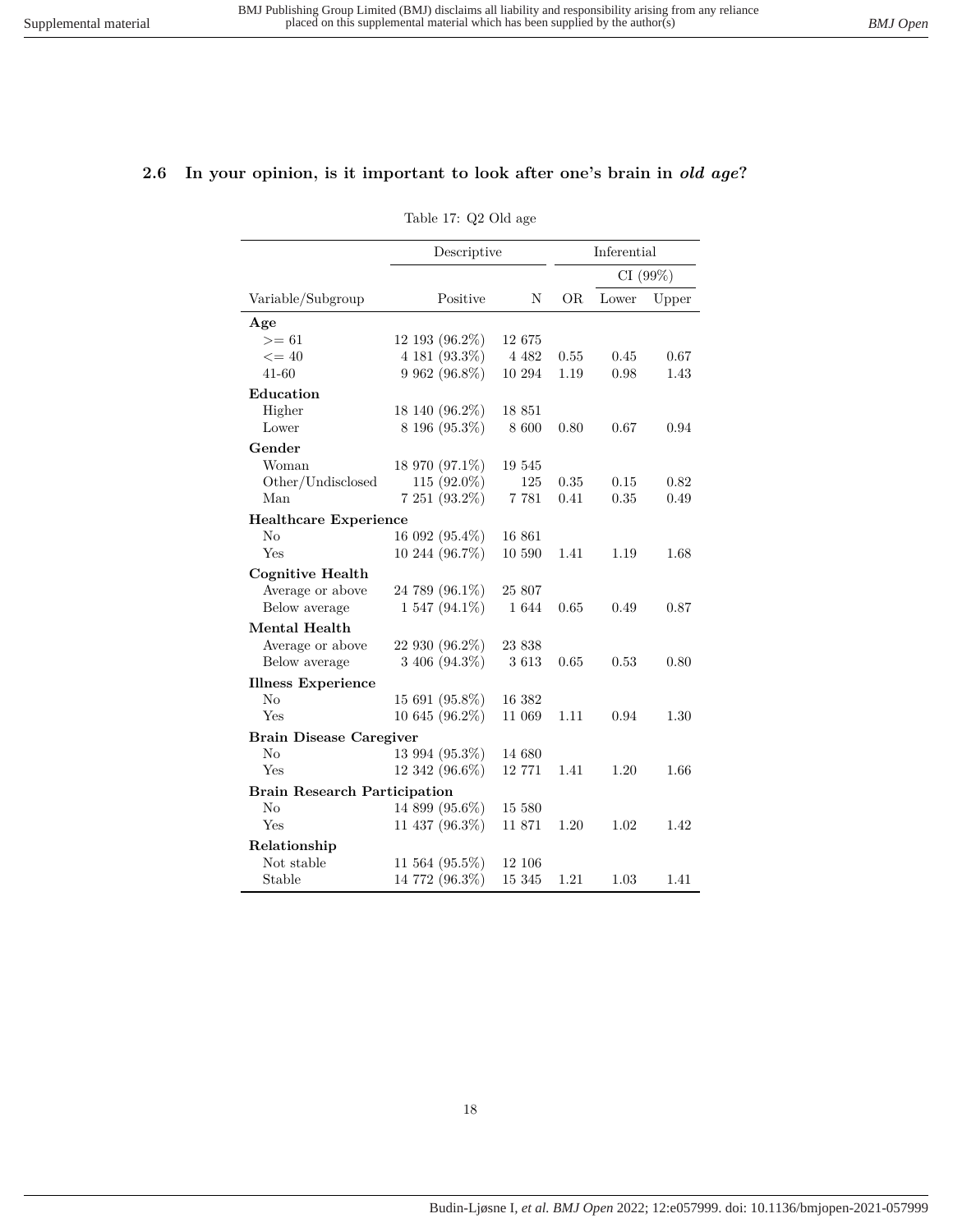# <span id="page-18-1"></span><span id="page-18-0"></span>**3 Question 3**

#### **3.1 I associate** *alzheimer's* **with the brain.**

| Table 18: Q3 Alzheimer's |
|--------------------------|
|--------------------------|

|                                     | Descriptive         |         | Inferential |          |       |
|-------------------------------------|---------------------|---------|-------------|----------|-------|
|                                     |                     |         |             | CI (99%) |       |
| Variable/Subgroup                   | Positive            | N       | OR.         | Lower    | Upper |
| Age                                 |                     |         |             |          |       |
| $>= 61$                             | 12 649 (99.3%)      | 12 737  |             |          |       |
| $\leq$ = 40                         | 4 391 (98.0%)       | 4 4 7 9 | 0.35        | 0.23     | 0.51  |
| $41 - 60$                           | $10248(99.4\%)$     | 10 314  | 1.08        | 0.71     | 1.65  |
| Education                           |                     |         |             |          |       |
| Higher                              | 18 765 (99.3%)      | 18 889  |             |          |       |
| Lower                               | 8 523 (98.6%)       | 8 6 4 1 | 0.48        | 0.34     | 0.67  |
| Gender                              |                     |         |             |          |       |
| Woman                               | 19 467 (99.4%)      | 19 589  |             |          |       |
| Man                                 | 7 695 (98.5%)       | 7815    | 0.40        | 0.29     | 0.56  |
| Other/Undisclosed                   | 126 (100.0%)        | 126     |             |          |       |
| <b>Healthcare Experience</b>        |                     |         |             |          |       |
| No                                  | 16 723 (98.9%)      | 16 914  |             |          |       |
| Yes                                 | $10\,565\,(99.5\%)$ | 10 616  | 2.37        | 1.57     | 3.56  |
| <b>Cognitive Health</b>             |                     |         |             |          |       |
| Average or above                    | 25 654 (99.1%)      | 25 876  |             |          |       |
| Below average                       | $1634(98.8\%)$      | 1654    | 0.71        | 0.39     | 1.30  |
| <b>Mental Health</b>                |                     |         |             |          |       |
| Average or above                    | 23 713 (99.2%)      | 23 909  |             |          |       |
| Below average                       | 3 575 (98.7%)       | 3621    | 0.64        | 0.42     | 0.98  |
| <b>Illness Experience</b>           |                     |         |             |          |       |
| No                                  | 16 287 (99.3%)      | 16 409  |             |          |       |
| Yes                                 | 11 001 (98.9%)      | 11 121  | 0.69        | 0.49     | 0.96  |
| <b>Brain Disease Caregiver</b>      |                     |         |             |          |       |
| $\rm No$                            | 14 545 (98.8%)      | 14 721  |             |          |       |
| Yes                                 | 12 743 (99.5%)      | 12 809  | 2.34        | 1.61     | 3.39  |
| <b>Brain Research Participation</b> |                     |         |             |          |       |
| $\rm No$                            | 15 453 (98.9%)      | 15 632  |             |          |       |
| Yes                                 | 11 835 (99.5%)      | 11 898  | 2.18        | 1.49     | 3.18  |
| Relationship                        |                     |         |             |          |       |
| Not stable                          | 11 992 (98.8%)      | 12 137  |             |          |       |
| Stable                              | $15\,296\,(99.4\%)$ | 15 393  | 1.91        | 1.36     | 2.68  |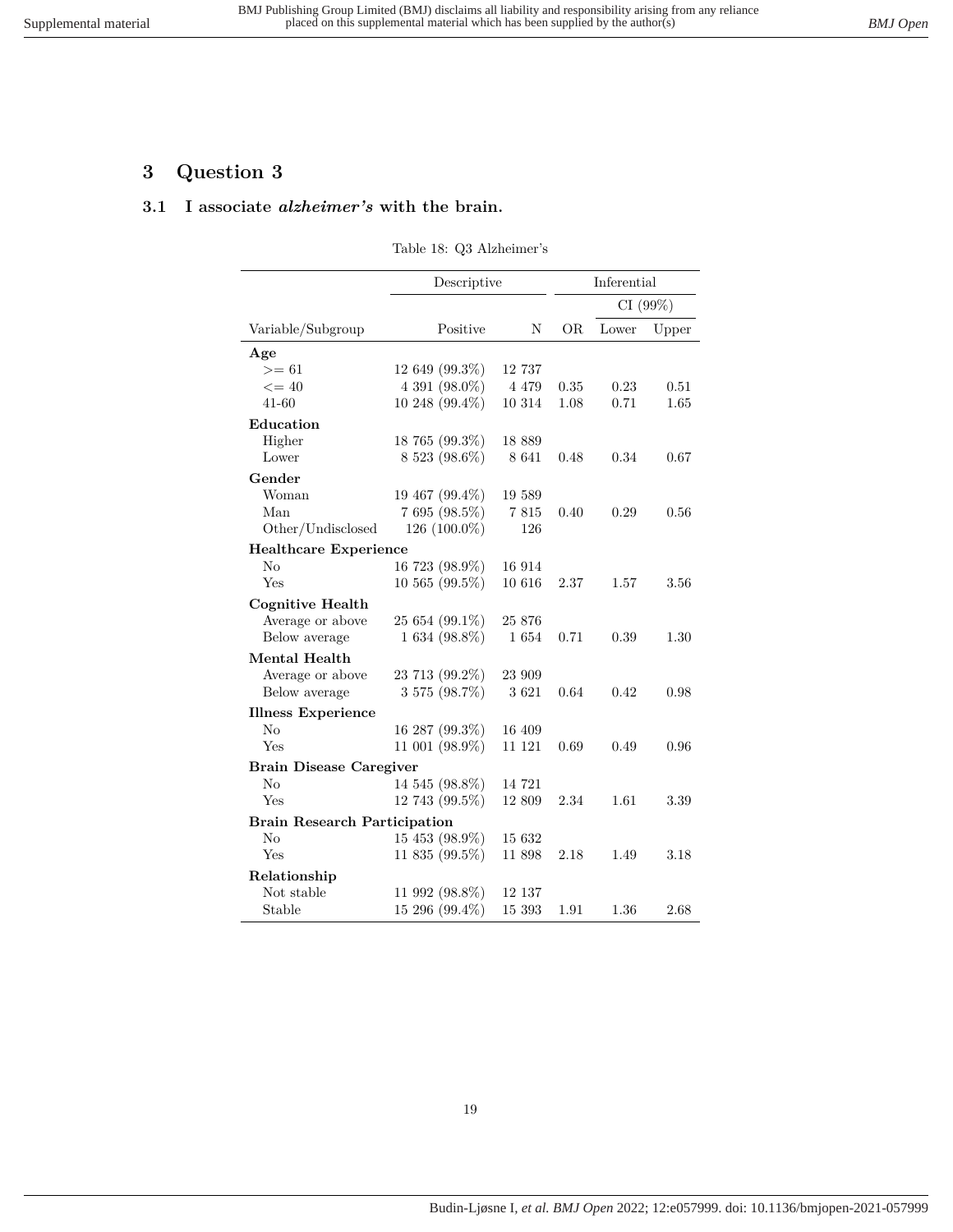# <span id="page-19-0"></span>**3.2 I associate** *schizophrenia* **with the brain.**

Table 19: Q3 Schizophrenia

|                                     | Descriptive          |         | Inferential |       |         |
|-------------------------------------|----------------------|---------|-------------|-------|---------|
|                                     |                      |         |             |       | CI(99%) |
| Variable/Subgroup                   | Positive             | N       | OR.         | Lower | Upper   |
| Age                                 |                      |         |             |       |         |
| $>= 61$                             | $12\;119\; (95.1\%)$ | 12 737  |             |       |         |
| $\leq$ = 40                         | 4 315 (96.3%)        | 4 4 7 9 | 1.34        | 1.06  | 1.69    |
| $41 - 60$                           | 9 968 (96.6%)        | 10 314  | 1.47        | 1.23  | 1.75    |
| Education                           |                      |         |             |       |         |
| Higher                              | 18 235 (96.5%)       | 18 889  |             |       |         |
| Lower                               | 8 167 (94.5%)        | 8 641   | 0.62        | 0.53  | 0.72    |
| Gender                              |                      |         |             |       |         |
| Woman                               | 18 893 (96.4%)       | 19 589  |             |       |         |
| Man                                 | 7 389 (94.5%)        | 7815    | 0.64        | 0.54  | 0.75    |
| Other/Undisclosed                   | $120(95.2\%)$        | 126     | 0.74        | 0.25  | 2.18    |
| <b>Healthcare Experience</b>        |                      |         |             |       |         |
| $\rm No$                            | 16 119 (95.3%)       | 16 914  |             |       |         |
| Yes                                 | 10 283 (96.9%)       | 10 616  | 1.52        | 1.28  | 1.81    |
| <b>Cognitive Health</b>             |                      |         |             |       |         |
| Average or above                    | 24 876 (96.1%)       | 25 876  |             |       |         |
| Below average                       | $1526(92.3\%)$       | 1654    | 0.48        | 0.37  | 0.62    |
| Mental Health                       |                      |         |             |       |         |
| Average or above                    | 22 929 (95.9%)       | 23 909  |             |       |         |
| Below average                       | $3473(95.9\%)$       | 3621    | 1.00        | 0.80  | 1.27    |
| <b>Illness Experience</b>           |                      |         |             |       |         |
| $\rm No$                            | 15 781 (96.2%)       | 16 409  |             |       |         |
| Yes                                 | 10 621 (95.5%)       | 11 121  | 0.85        | 0.72  | 0.99    |
| <b>Brain Disease Caregiver</b>      |                      |         |             |       |         |
| No                                  | 14 059 (95.5%)       | 14 721  |             |       |         |
| Yes                                 | 12 343 (96.4%)       | 12 809  | 1.25        | 1.06  | 1.46    |
| <b>Brain Research Participation</b> |                      |         |             |       |         |
| No                                  | 14 906 (95.4%)       | 15 632  |             |       |         |
| Yes                                 | 11 496 (96.6%)       | 11 898  | 1.39        | 1.18  | 1.64    |
| Relationship                        |                      |         |             |       |         |
| Not stable                          | 11 651 (96.0%)       | 12 137  |             |       |         |
| Stable                              | 14 751 (95.8%)       | 15 393  | 0.96        | 0.82  | 1.12    |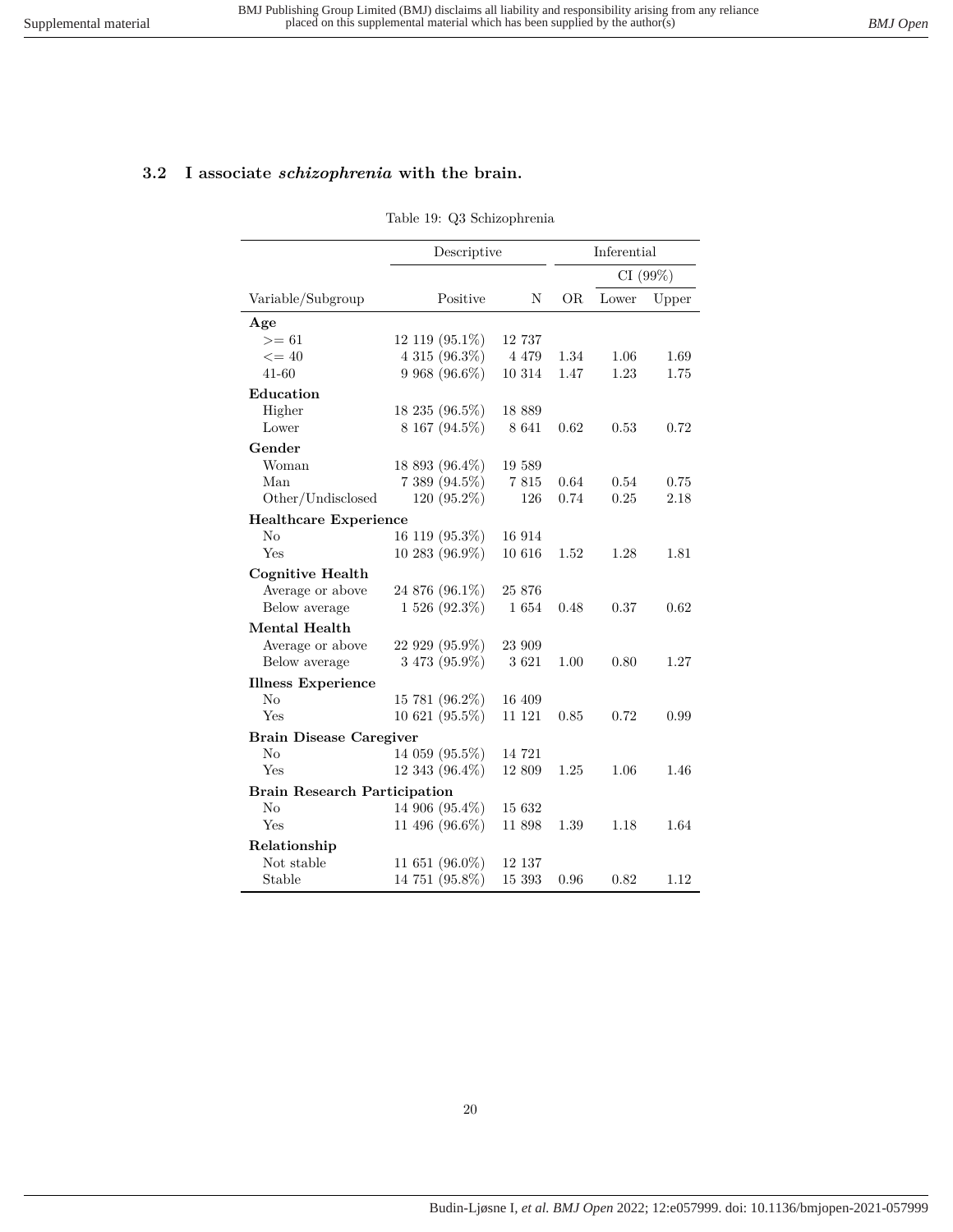# <span id="page-20-0"></span>**3.3 I associate** *depression* **with the brain.**

#### Table 20: Q3 Depression

|                                     | Descriptive       |         | Inferential |       |          |
|-------------------------------------|-------------------|---------|-------------|-------|----------|
|                                     |                   |         |             |       | CI (99%) |
| Variable/Subgroup                   | Positive          | N       | OR.         | Lower | Upper    |
| Age                                 |                   |         |             |       |          |
| $>= 61$                             | 11 998 (94.2%)    | 12 737  |             |       |          |
| $\leq$ = 40                         | 4 275 (95.4%)     | 4 4 7 9 | 1.29        | 1.05  | 1.59     |
| 41-60                               | 9 911 (96.1%)     | 10 314  | $1.51\,$    | 1.29  | 1.78     |
| Education                           |                   |         |             |       |          |
| Higher                              | 18 060 (95.6%)    | 18 889  |             |       |          |
| Lower                               | 8 124 (94.0%)     | 8 6 4 1 | 0.72        | 0.62  | 0.84     |
| Gender                              |                   |         |             |       |          |
| Woman                               | 18 731 (95.6%)    | 19 589  |             |       |          |
| Man                                 | 7 332 (93.8%)     | 7815    | 0.70        | 0.60  | 0.81     |
| Other/Undisclosed                   | 121 $(96.0\%)$    | 126     | 1.11        | 0.34  | 3.61     |
| <b>Healthcare Experience</b>        |                   |         |             |       |          |
| $\rm No$                            | 15 993 (94.6%)    | 16 914  |             |       |          |
| Yes                                 | 10 191 (96.0%)    | 10 616  | 1.38        | 1.18  | 1.61     |
| <b>Cognitive Health</b>             |                   |         |             |       |          |
| Average or above                    | 24 636 (95.2%)    | 25 876  |             |       |          |
| Below average                       | $1548(93.6\%)$    | 1654    | 0.74        | 0.56  | 0.96     |
| Mental Health                       |                   |         |             |       |          |
| Average or above                    | 22 696 (94.9%)    | 23 909  |             |       |          |
| Below average                       | $3488(96.3\%)$    | 3621    | 1.40        | 1.10  | 1.78     |
| <b>Illness Experience</b>           |                   |         |             |       |          |
| No                                  | 15 607 (95.1%)    | 16 409  |             |       |          |
| Yes                                 | 10 577 (95.1%)    | 11 121  | 1.00        | 0.86  | 1.16     |
| <b>Brain Disease Caregiver</b>      |                   |         |             |       |          |
| $\rm No$                            | 13 929 (94.6%)    | 14 721  |             |       |          |
| Yes                                 | 12 255 (95.7%)    | 12 809  | 1.26        | 1.09  | 1.46     |
| <b>Brain Research Participation</b> |                   |         |             |       |          |
| No                                  | 14 770 (94.5%)    | 15 632  |             |       |          |
| Yes                                 | 11 414 (95.9%)    | 11 898  | 1.38        | 1.18  | 1.60     |
| Relationship                        |                   |         |             |       |          |
| Not stable                          | 11 549 $(95.2\%)$ | 12 137  |             |       |          |
| Stable                              | 14 635 (95.1%)    | 15 393  | 0.98        | 0.85  | 1.14     |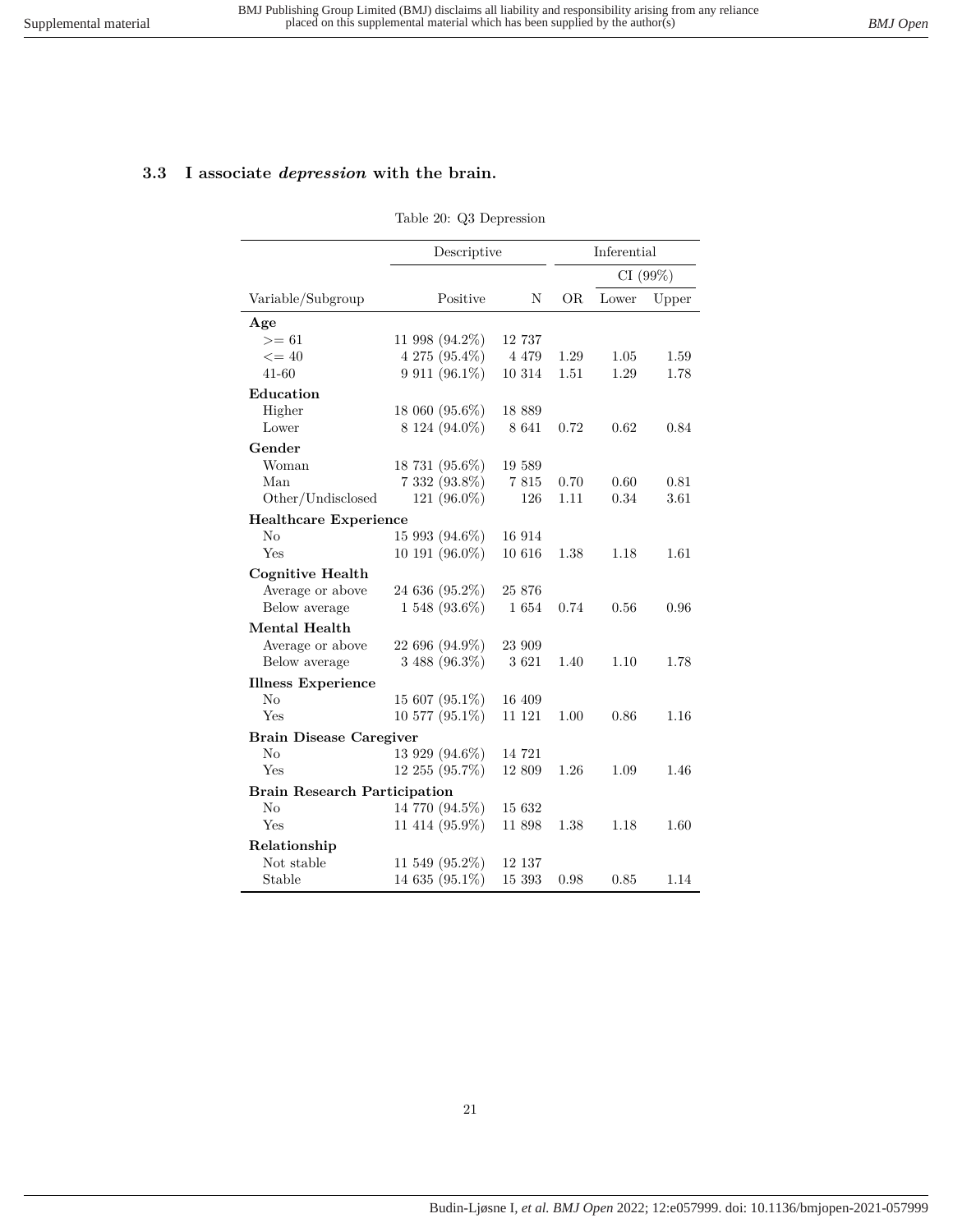# <span id="page-21-0"></span>**3.4 I associate** *bipolar* **with the brain.**

#### Table 21: Q3 Bipolar

|                                     | Descriptive    |         | Inferential |       |         |
|-------------------------------------|----------------|---------|-------------|-------|---------|
|                                     |                |         |             |       | CI(99%) |
| Variable/Subgroup                   | Positive       | N       | OR.         | Lower | Upper   |
| Age                                 |                |         |             |       |         |
| $>= 61$                             | 11 321 (88.9%) | 12 737  |             |       |         |
| $\leq$ = 40                         | 4 202 (93.8%)  | 4 4 7 9 | 1.90        | 1.59  | 2.26    |
| 41-60                               | 9 753 (94.6%)  | 10 314  | 2.17        | 1.90  | 2.49    |
| Education                           |                |         |             |       |         |
| Higher                              | 17 762 (94.0%) | 18 889  |             |       |         |
| Lower                               | 7 514 (87.0%)  | 8 6 4 1 | 0.42        | 0.38  | 0.47    |
| Gender                              |                |         |             |       |         |
| Woman                               | 18 332 (93.6%) | 19 589  |             |       |         |
| Man                                 | 6 826 (87.3%)  | 7815    | 0.47        | 0.42  | 0.53    |
| Other/Undisclosed                   | 118 (93.7%)    | 126     | 1.01        | 0.39  | 2.60    |
| <b>Healthcare Experience</b>        |                |         |             |       |         |
| $\rm No$                            | 15 219 (90.0%) | 16 914  |             |       |         |
| Yes                                 | 10 057 (94.7%) | 10 616  | 2.00        | 1.76  | 2.28    |
| <b>Cognitive Health</b>             |                |         |             |       |         |
| Average or above                    | 23 826 (92.1%) | 25 876  |             |       |         |
| Below average                       | 1 450 (87.7%)  | 1654    | 0.61        | 0.50  | 0.75    |
| Mental Health                       |                |         |             |       |         |
| Average or above                    | 21 896 (91.6%) | 23 909  |             |       |         |
| Below average                       | 3 380 (93.3%)  | 3621    | 1.29        | 1.07  | 1.55    |
| <b>Illness Experience</b>           |                |         |             |       |         |
| No                                  | 15 072 (91.9%) | 16 409  |             |       |         |
| Yes                                 | 10 204 (91.8%) | 11 121  | 0.99        | 0.88  | 1.11    |
| <b>Brain Disease Caregiver</b>      |                |         |             |       |         |
| $\rm No$                            | 13 311 (90.4%) | 14 721  |             |       |         |
| Yes                                 | 11 965 (93.4%) | 12 809  | 1.50        | 1.34  | 1.69    |
| <b>Brain Research Participation</b> |                |         |             |       |         |
| No                                  | 14 149 (90.5%) | 15 632  |             |       |         |
| Yes                                 | 11 127 (93.5%) | 11 898  | 1.51        | 1.34  | 1.70    |
| Relationship                        |                |         |             |       |         |
| Not stable                          | 11 232 (92.5%) | 12 137  |             |       |         |
| Stable                              | 14 044 (91.2%) | 15 393  | 0.84        | 0.75  | 0.94    |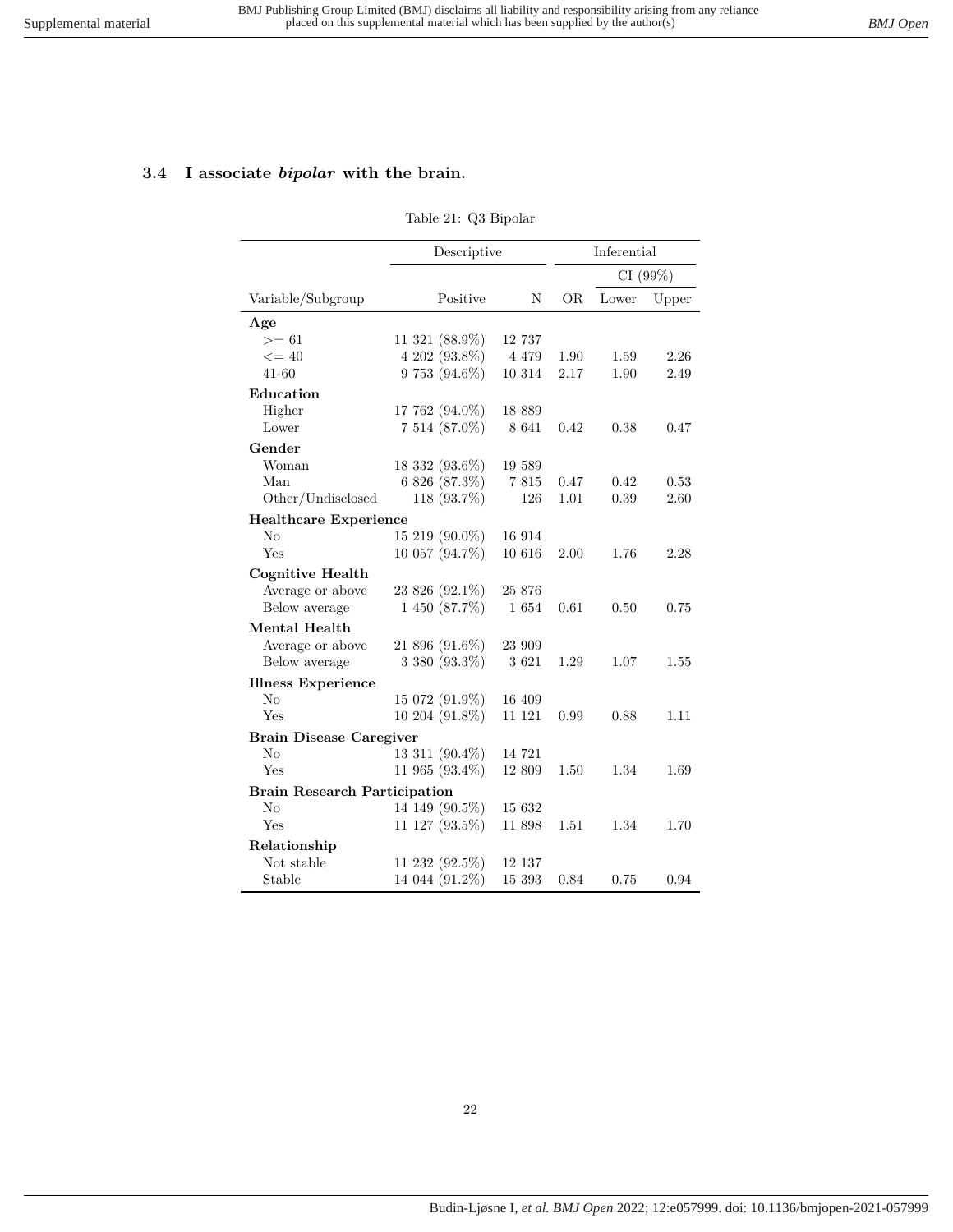# <span id="page-22-0"></span>**3.5 I associate** *anxiety* **with the brain.**

#### Table 22: Q3 Anxiety

|                                     | Descriptive       |         | Inferential |       |          |
|-------------------------------------|-------------------|---------|-------------|-------|----------|
|                                     |                   |         |             |       | CI (99%) |
| Variable/Subgroup                   | Positive          | N       | OR.         | Lower | Upper    |
| Age                                 |                   |         |             |       |          |
| $>= 61$                             | 11 336 $(89.0\%)$ | 12 737  |             |       |          |
| $\leq$ = 40                         | 4 126 (92.1%)     | 4 4 7 9 | 1.44        | 1.23  | 1.70     |
| $41 - 60$                           | 9 550 (92.6%)     | 10 314  | 1.54        | 1.37  | 1.74     |
| Education                           |                   |         |             |       |          |
| Higher                              | 17 310 (91.6%)    | 18 889  |             |       |          |
| Lower                               | 7 702 (89.1%)     | 8 641   | 0.75        | 0.67  | 0.84     |
| Gender                              |                   |         |             |       |          |
| Woman                               | 17 905 (91.4%)    | 19 589  |             |       |          |
| Man                                 | 6 987 (89.4%)     | 7815    | 0.79        | 0.71  | 0.89     |
| Other/Undisclosed                   | $120(95.2\%)$     | 126     | 1.88        | 0.64  | 5.55     |
| <b>Healthcare Experience</b>        |                   |         |             |       |          |
| $\rm No$                            | 15 250 (90.2%)    | 16 914  |             |       |          |
| Yes                                 | 9 762 (92.0%)     | 10 616  | 1.25        | 1.11  | 1.40     |
| <b>Cognitive Health</b>             |                   |         |             |       |          |
| Average or above                    | 23 536 (91.0%)    | 25 876  |             |       |          |
| Below average                       | $1476(89.2\%)$    | 1654    | 0.82        | 0.67  | 1.02     |
| Mental Health                       |                   |         |             |       |          |
| Average or above                    | 21 627 (90.5%)    | 23 909  |             |       |          |
| Below average                       | $3385(93.5\%)$    | 3621    | 1.51        | 1.26  | 1.82     |
| <b>Illness Experience</b>           |                   |         |             |       |          |
| No                                  | 14 870 (90.6%)    | 16 409  |             |       |          |
| Yes                                 | 10 142 (91.2%)    | 11 121  | 1.07        | 0.96  | 1.20     |
| <b>Brain Disease Caregiver</b>      |                   |         |             |       |          |
| $\rm No$                            | 13 266 (90.1%)    | 14 721  |             |       |          |
| Yes                                 | 11 746 (91.7%)    | 12 809  | 1.21        | 1.09  | 1.35     |
| <b>Brain Research Participation</b> |                   |         |             |       |          |
| $\rm No$                            | 14 048 (89.9%)    | 15 632  |             |       |          |
| Yes                                 | 10 964 (92.1%)    | 11 898  | 1.32        | 1.18  | 1.48     |
| Relationship                        |                   |         |             |       |          |
| Not stable                          | 11 027 (90.9%)    | 12 137  |             |       |          |
| Stable                              | 13 985 (90.9%)    | 15 393  | 1.00        | 0.90  | 1.11     |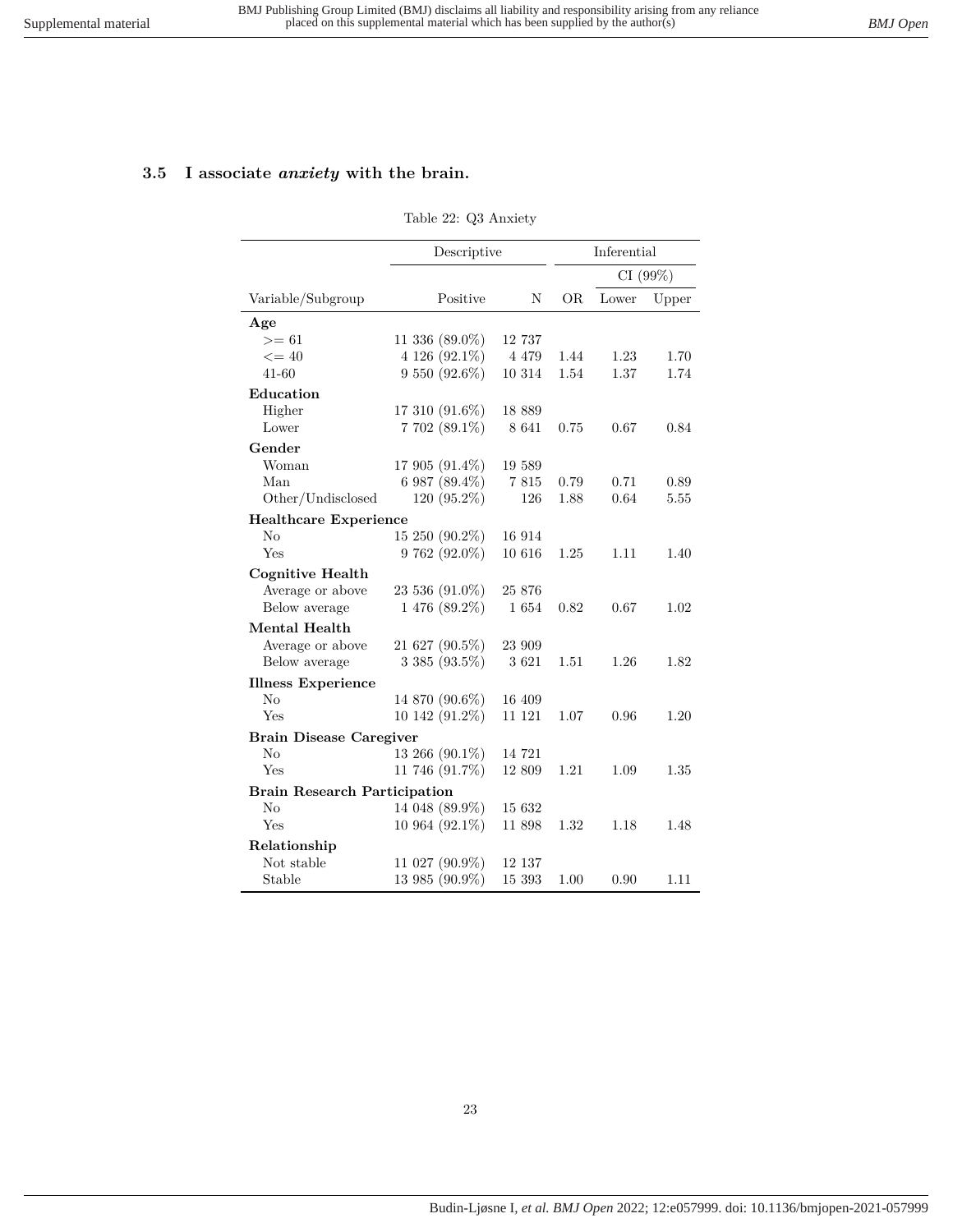### <span id="page-23-0"></span>**3.6 I associate** *addiction* **with the brain.**

#### Table 23: Q3 Addiction

|                                     | Descriptive       |         |      | Inferential |          |
|-------------------------------------|-------------------|---------|------|-------------|----------|
|                                     |                   |         |      |             | CI (99%) |
| Variable/Subgroup                   | Positive          | N       | ÓR   | Lower       | Upper    |
| Age                                 |                   |         |      |             |          |
| $>= 61$                             | 11 025 $(86.6\%)$ | 12 737  |      |             |          |
| 41-60                               | $9263(89.8\%)$    | 10 314  | 1.37 | 1.23        | 1.52     |
| $\leq$ = 40                         | 4 059 (90.6%)     | 4 4 7 9 | 1.50 | 1.29        | 1.74     |
| Education                           |                   |         |      |             |          |
| Higher                              | 17 005 (90.0%)    | 18 889  |      |             |          |
| Lower                               | 7 342 (85.0%)     | 8 641   | 0.63 | 0.57        | 0.69     |
| Gender                              |                   |         |      |             |          |
| Woman                               | 17 634 (90.0%)    | 19 589  |      |             |          |
| Man                                 | 6 599 (84.4%)     | 7815    | 0.60 | 0.54        | 0.67     |
| Other/Undisclosed                   | 114 (90.5%)       | 126     | 1.05 | 0.48        | 2.31     |
| <b>Healthcare Experience</b>        |                   |         |      |             |          |
| $\rm No$                            | 14 542 (86.0%)    | 16 914  |      |             |          |
| Yes                                 | $9805(92.4\%)$    | 10 616  | 1.97 | 1.77        | 2.20     |
| <b>Cognitive Health</b>             |                   |         |      |             |          |
| Average or above                    | 22 952 (88.7%)    | 25 876  |      |             |          |
| Below average                       | 1 395 (84.3%)     | 1654    | 0.69 | 0.57        | 0.82     |
| Mental Health                       |                   |         |      |             |          |
| Average or above                    | 21 109 (88.3%)    | 23 909  |      |             |          |
| Below average                       | $3238(89.4\%)$    | 3621    | 1.12 | 0.97        | 1.30     |
| <b>Illness Experience</b>           |                   |         |      |             |          |
| N <sub>o</sub>                      | 14 492 (88.3%)    | 16 409  |      |             |          |
| Yes                                 | $9855(88.6\%)$    | 11 121  | 1.03 | 0.93        | 1.14     |
| <b>Brain Disease Caregiver</b>      |                   |         |      |             |          |
| $\rm No$                            | $12859(87.4\%)$   | 14 721  |      |             |          |
| Yes                                 | 11 488 (89.7%)    | 12 809  | 1.26 | 1.14        | 1.39     |
| <b>Brain Research Participation</b> |                   |         |      |             |          |
| No                                  | 13 645 (87.3%)    | 15 632  |      |             |          |
| Yes                                 | 10 702 (89.9%)    | 11 898  | 1.30 | 1.18        | 1.44     |
| Relationship                        |                   |         |      |             |          |
| Not stable                          | 10 825 (89.2%)    | 12 137  |      |             |          |
| Stable                              | 13 522 (87.8%)    | 15 393  | 0.88 | 0.79        | 0.97     |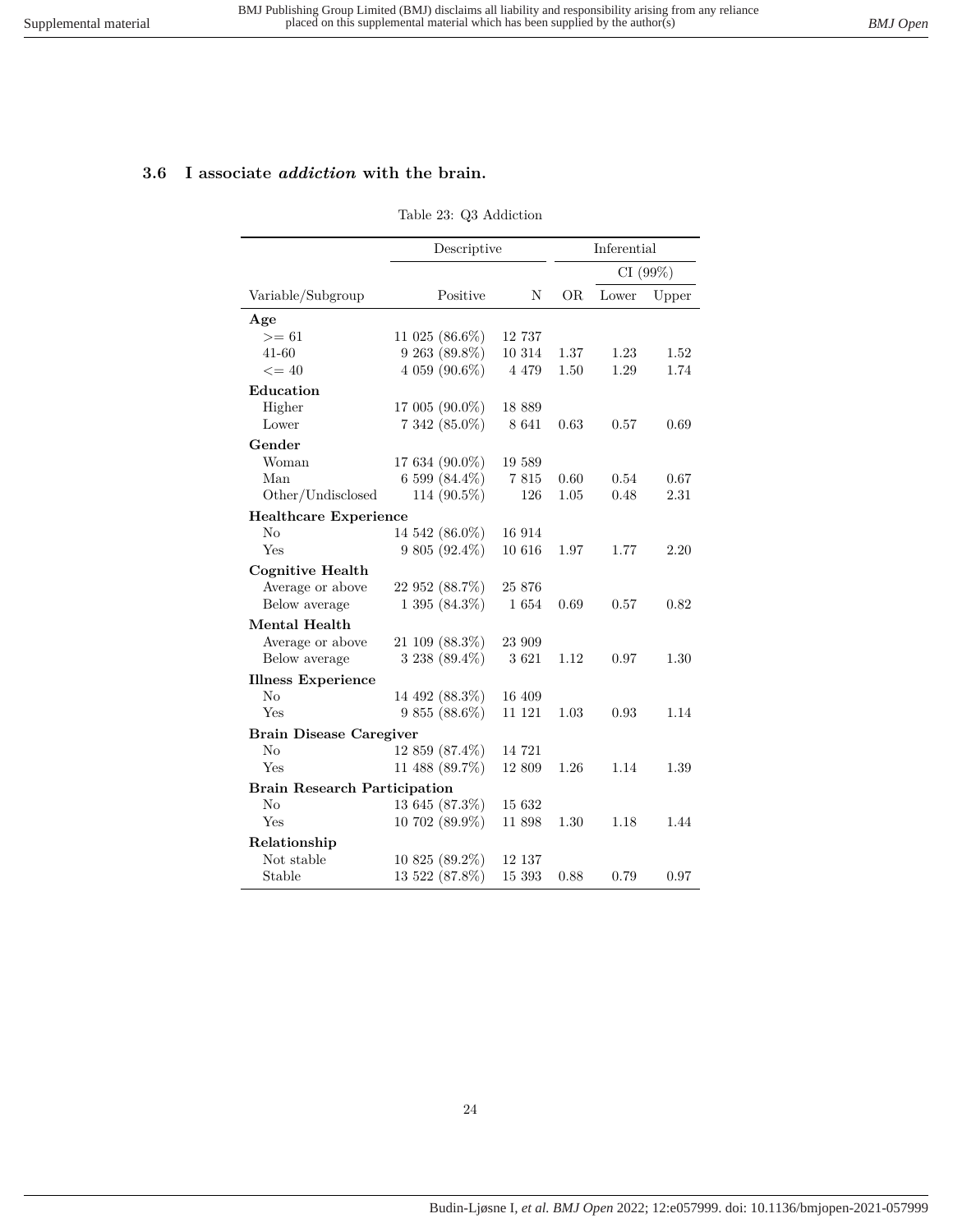### <span id="page-24-0"></span>**3.7 I associate** *stroke* **with the brain.**

#### Table 24: Q3 Stroke

|                                     | Descriptive        |         |          | Inferential |       |
|-------------------------------------|--------------------|---------|----------|-------------|-------|
|                                     |                    |         | CI (99%) |             |       |
| Variable/Subgroup                   | Positive           | Ν       | OR.      | Lower       | Upper |
| Age                                 |                    |         |          |             |       |
| $>= 61$                             | 11 174 (87.7%)     | 12 737  |          |             |       |
| $\leq$ = 40                         | 3 785 (84.5%)      | 4 4 7 9 | 0.76     | 0.67        | 0.87  |
| $41 - 60$                           | 9 206 (89.3%)      | 10 314  | 1.16     | 1.04        | 1.29  |
| Education                           |                    |         |          |             |       |
| Higher                              | 16 671 (88.3%)     | 18 889  |          |             |       |
| Lower                               | 7 494 (86.7%)      | 8 641   | 0.87     | 0.79        | 0.96  |
| Gender                              |                    |         |          |             |       |
| Woman                               | 17 612 (89.9%)     | 19 589  |          |             |       |
| Man                                 | 6 440 (82.4%)      | 7815    | 0.53     | 0.48        | 0.58  |
| Other/Undisclosed                   | 113 (89.7%)        | 126     | 0.98     | 0.46        | 2.08  |
| <b>Healthcare Experience</b>        |                    |         |          |             |       |
| No                                  | 14 292 (84.5%)     | 16 914  |          |             |       |
| Yes                                 | $9873(93.0\%)$     | 10 616  | 2.44     | 2.18        | 2.73  |
| <b>Cognitive Health</b>             |                    |         |          |             |       |
| Average or above                    | 22 748 (87.9%)     | 25 876  |          |             |       |
| Below average                       | $1417(85.7\%)$     | 1654    | 0.82     | 0.68        | 0.99  |
| <b>Mental Health</b>                |                    |         |          |             |       |
| Average or above                    | 21 018 (87.9%)     | 23 909  |          |             |       |
| Below average                       | 3 147 (86.9%)      | 3621    | 0.91     | 0.80        | 1.05  |
| <b>Illness Experience</b>           |                    |         |          |             |       |
| No                                  | 14 228 (86.7%)     | 16 409  |          |             |       |
| Yes                                 | $9\,937\ (89.4\%)$ | 11 121  | 1.29     | 1.17        | 1.42  |
| <b>Brain Disease Caregiver</b>      |                    |         |          |             |       |
| No                                  | 12 575 (85.4%)     | 14 721  |          |             |       |
| Yes                                 | 11 590 (90.5%)     | 12 809  | 1.62     | 1.47        | 1.79  |
| <b>Brain Research Participation</b> |                    |         |          |             |       |
| No                                  | 13 555 (86.7%)     | 15 632  |          |             |       |
| Yes                                 | $10610(89.2\%)$    | 11 898  | 1.26     | 1.15        | 1.39  |
| Relationship                        |                    |         |          |             |       |
| Not stable                          | 10 537 (86.8%)     | 12 137  |          |             |       |
| Stable                              | 13 628 (88.5%)     | 15 393  | 1.17     | 1.07        | 1.29  |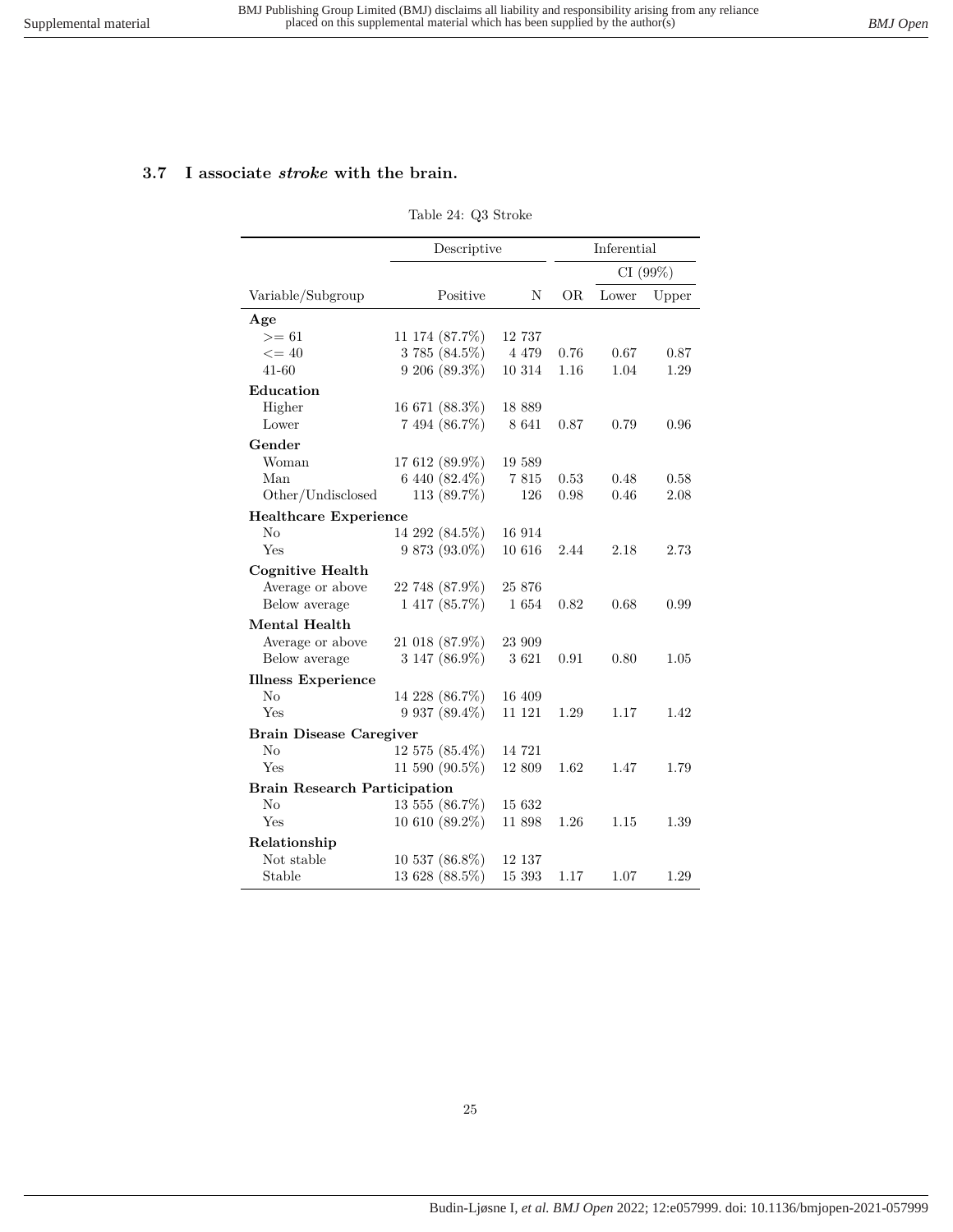# <span id="page-25-0"></span>**3.8 I associate** *parkinson's* **with the brain.**

#### Table 25: Q3 Parkinson's

|                                     | Descriptive          |         |      | Inferential |         |  |  |
|-------------------------------------|----------------------|---------|------|-------------|---------|--|--|
|                                     |                      |         |      |             | CI(99%) |  |  |
| Variable/Subgroup                   | Positive             | N       | ÓR   | Lower       | Upper   |  |  |
| Age                                 |                      |         |      |             |         |  |  |
| $>= 61$                             | 10 961 $(86.1\%)$    | 12 737  |      |             |         |  |  |
| $\leq$ = 40                         | 3 727 (83.2%)        | 4 4 7 9 | 0.80 | 0.71        | 0.91    |  |  |
| $41 - 60$                           | 9 021 (87.5%)        | 10 314  | 1.13 | 1.02        | 1.25    |  |  |
| Education                           |                      |         |      |             |         |  |  |
| Higher                              | 16 612 (87.9%)       | 18 889  |      |             |         |  |  |
| Lower                               | 7 097 (82.1%)        | 8 641   | 0.63 | 0.57        | 0.69    |  |  |
| Gender                              |                      |         |      |             |         |  |  |
| Woman                               | 17 017 (86.9%)       | 19 589  |      |             |         |  |  |
| Man                                 | 6 585 (84.3%)        | 7815    | 0.81 | 0.73        | 0.89    |  |  |
| Other/Undisclosed                   | 107 (84.9%)          | 126     | 0.85 | 0.45        | 1.62    |  |  |
| <b>Healthcare Experience</b>        |                      |         |      |             |         |  |  |
| $\rm No$                            | 14 054 (83.1%)       | 16 914  |      |             |         |  |  |
| Yes                                 | 9 655 (90.9%)        | 10 616  | 2.04 | 1.85        | 2.26    |  |  |
| <b>Cognitive Health</b>             |                      |         |      |             |         |  |  |
| Average or above                    | 22 337 (86.3%)       | 25 876  |      |             |         |  |  |
| Below average                       | $1372(83.0\%)$       | 1654    | 0.77 | 0.65        | 0.92    |  |  |
| Mental Health                       |                      |         |      |             |         |  |  |
| Average or above                    | 20 658 (86.4%)       | 23 909  |      |             |         |  |  |
| Below average                       | 3 051 (84.3%)        | 3621    | 0.84 | 0.74        | 0.96    |  |  |
| <b>Illness Experience</b>           |                      |         |      |             |         |  |  |
| No                                  | 14 066 (85.7%)       | 16 409  |      |             |         |  |  |
| Yes                                 | 9 643 (86.7%)        | 11 121  | 1.09 | 0.99        | 1.19    |  |  |
| <b>Brain Disease Caregiver</b>      |                      |         |      |             |         |  |  |
| No                                  | 12 381 (84.1%)       | 14 721  |      |             |         |  |  |
| Yes                                 | 11 328 $(88.4\%)$    | 12 809  | 1.45 | 1.32        | 1.58    |  |  |
| <b>Brain Research Participation</b> |                      |         |      |             |         |  |  |
| N <sub>o</sub>                      | 13 190 (84.4%)       | 15 632  |      |             |         |  |  |
| Yes                                 | $10\;519\; (88.4\%)$ | 11 898  | 1.41 | 1.29        | 1.55    |  |  |
| Relationship                        |                      |         |      |             |         |  |  |
| Not stable                          | 10 314 (85.0%)       | 12 137  |      |             |         |  |  |
| Stable                              | 13 395 (87.0%)       | 15 393  | 1.18 | 1.08        | 1.30    |  |  |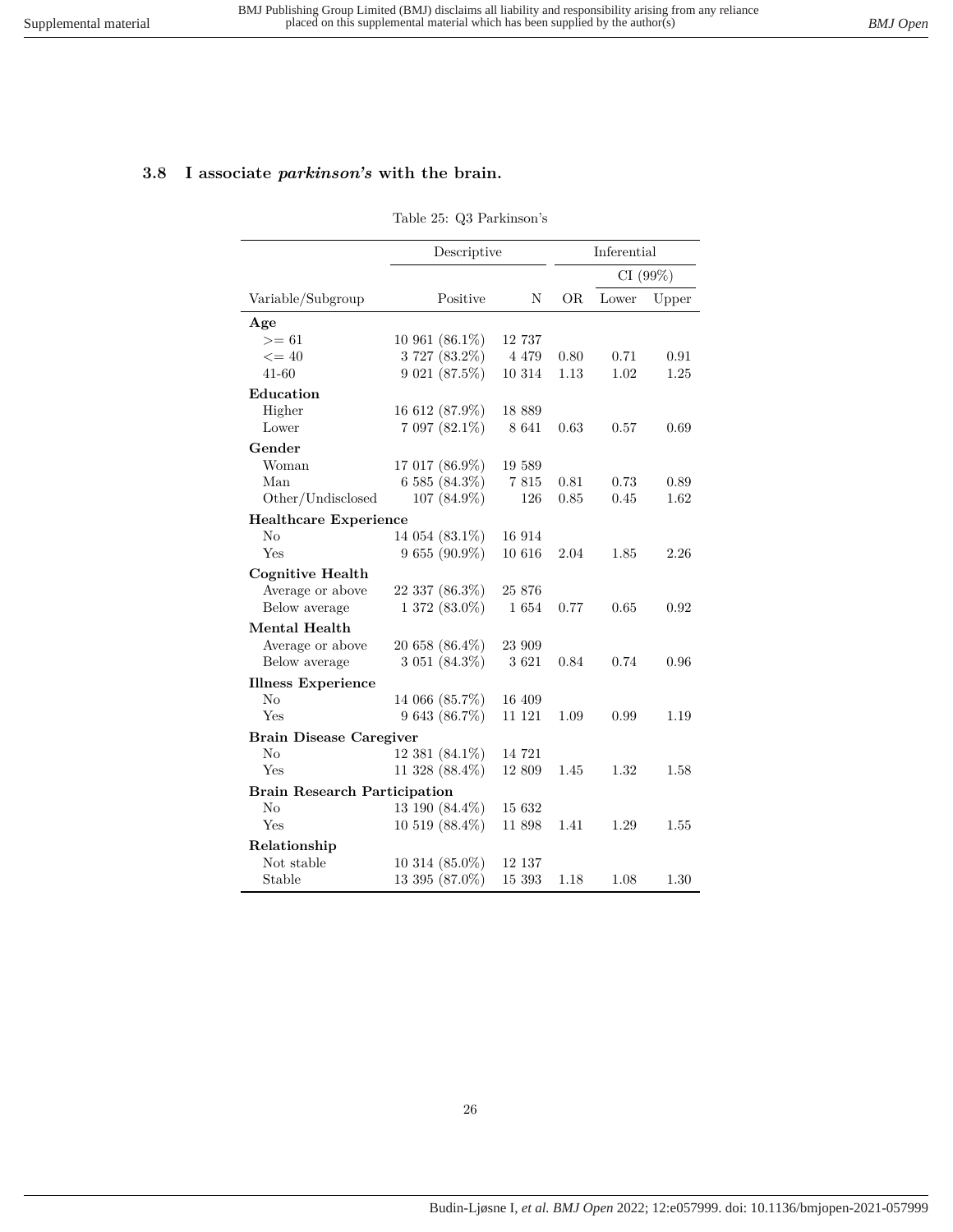### <span id="page-26-0"></span>**3.9 I associate** *migraine* **with the brain.**

#### Table 26: Q3 Migraine

|                                     |                    | Descriptive |      | Inferential |          |
|-------------------------------------|--------------------|-------------|------|-------------|----------|
|                                     |                    |             |      |             | CI (99%) |
| Variable/Subgroup                   | Positive           | N           | OR.  | Lower       | Upper    |
| Age                                 |                    |             |      |             |          |
| $>= 61$                             | 9 880 (77.6%)      | 12 737      |      |             |          |
| $41 - 60$                           | 8 870 (86.0%)      | 10 314      | 1.78 | 1.62        | 1.95     |
| $\leq$ = 40                         | 3 954 (88.3%)      | 4 4 7 9     | 2.18 | 1.91        | 2.48     |
| Education                           |                    |             |      |             |          |
| Higher                              | $15915(84.3\%)$    | 18 889      |      |             |          |
| Lower                               | 6 789 (78.6%)      | 8 641       | 0.69 | 0.63        | 0.75     |
| Gender                              |                    |             |      |             |          |
| Woman                               | 16 366 (83.5%)     | 19 589      |      |             |          |
| Man                                 | 6 232 (79.7%)      | 7815        | 0.78 | 0.71        | 0.85     |
| Other/Undisclosed                   | 106 $(84.1\%)$     | 126         | 1.04 | 0.56        | 1.96     |
| <b>Healthcare Experience</b>        |                    |             |      |             |          |
| $\rm No$                            | 13 446 (79.5%)     | 16 914      |      |             |          |
| Yes                                 | 9 258 (87.2%)      | 10 616      | 1.76 | 1.61        | 1.92     |
| <b>Cognitive Health</b>             |                    |             |      |             |          |
| Average or above                    | 21 407 (82.7%)     | 25 876      |      |             |          |
| Below average                       | 1 297 (78.4%)      | 1654        | 0.76 | 0.65        | 0.89     |
| Mental Health                       |                    |             |      |             |          |
| Average or above                    | 19 708 (82.4%)     | 23 909      |      |             |          |
| Below average                       | 2 996 (82.7%)      | 3621        | 1.02 | 0.90        | 1.15     |
| <b>Illness Experience</b>           |                    |             |      |             |          |
| No                                  | 13 431 (81.9%)     | 16 409      |      |             |          |
| Yes                                 | 9 273 (83.4%)      | 11 121      | 1.11 | 1.02        | 1.21     |
| <b>Brain Disease Caregiver</b>      |                    |             |      |             |          |
| N <sub>o</sub>                      | 11 912 (80.9%)     | 14 721      |      |             |          |
| Yes                                 | 10 792 (84.3%)     | 12 809      | 1.26 | 1.16        | 1.37     |
| <b>Brain Research Participation</b> |                    |             |      |             |          |
| $\rm No$                            | 12 796 (81.9%)     | 15 632      |      |             |          |
| Yes                                 | 9 908 (83.3%)      | 11 898      | 1.10 | 1.02        | 1.20     |
| Relationship                        |                    |             |      |             |          |
| Not stable                          | $9\,976\ (82.2\%)$ | 12 137      |      |             |          |
| Stable                              | 12 728 (82.7%)     | 15 393      | 1.03 | 0.95        | 1.12     |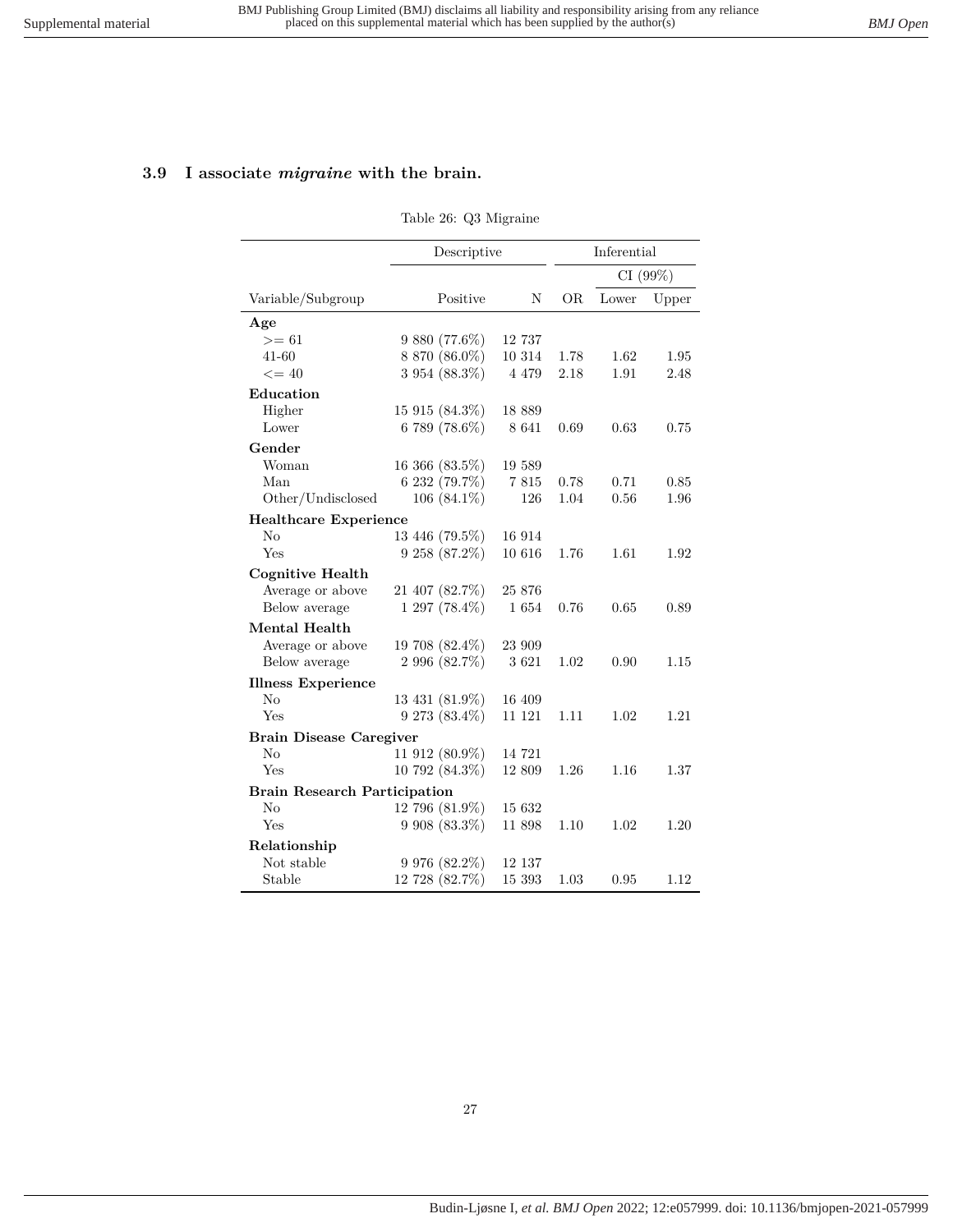### <span id="page-27-0"></span>**3.10 I associate** *cancer* **with the brain.**

#### Table 27: Q3 Cancer

|                                     | Descriptive        |         |      | Inferential |       |
|-------------------------------------|--------------------|---------|------|-------------|-------|
|                                     |                    |         |      | CI (99%)    |       |
| Variable/Subgroup                   | Positive           | N       | OR.  | Lower       | Upper |
| Age                                 |                    |         |      |             |       |
| $>= 61$                             | 3 627 (28.5%)      | 12 737  |      |             |       |
| $41 - 60$                           | 3 513 (34.1%)      | 10 314  | 1.30 | 1.21        | 1.40  |
| $\leq$ = 40                         | $1709(38.2\%)$     | 4 4 7 9 | 1.55 | 1.41        | 1.70  |
| Education                           |                    |         |      |             |       |
| Higher                              | 6 457 (34.2%)      | 18 889  |      |             |       |
| Lower                               | 2 392 (27.7%)      | 8 641   | 0.74 | 0.68        | 0.79  |
| Gender                              |                    |         |      |             |       |
| Woman                               | $6623(33.8\%)$     | 19 589  |      |             |       |
| Man                                 | 2 179 (27.9%)      | 7 815   | 0.76 | 0.70        | 0.82  |
| Other/Undisclosed                   | 47 (37.3%)         | 126     | 1.16 | 0.72        | 1.88  |
| <b>Healthcare Experience</b>        |                    |         |      |             |       |
| $\rm No$                            | $4634(27.4\%)$     | 16 914  |      |             |       |
| Yes                                 | $4215(39.7\%)$     | 10 616  | 1.74 | 1.63        | 1.87  |
| <b>Cognitive Health</b>             |                    |         |      |             |       |
| Average or above                    | 8 381 (32.4%)      | 25 876  |      |             |       |
| Below average                       | 468 $(28.3\%)$     | 1654    | 0.82 | 0.71        | 0.95  |
| Mental Health                       |                    |         |      |             |       |
| Average or above                    | $7625(31.9\%)$     | 23 909  |      |             |       |
| Below average                       | $1224(33.8\%)$     | 3621    | 1.09 | 0.99        | 1.20  |
| <b>Illness Experience</b>           |                    |         |      |             |       |
| No                                  | $5099(31.1\%)$     | 16 409  |      |             |       |
| Yes                                 | 3 750 (33.7%)      | 11 121  | 1.13 | 1.05        | 1.21  |
| <b>Brain Disease Caregiver</b>      |                    |         |      |             |       |
| No                                  | 4 390 (29.8%)      | 14 721  |      |             |       |
| Yes                                 | $4\,459\,(34.8\%)$ | 12 809  | 1.26 | 1.18        | 1.34  |
| <b>Brain Research Participation</b> |                    |         |      |             |       |
| No                                  | 4 801 (30.7%)      | 15 632  |      |             |       |
| Yes                                 | $4048(34.0\%)$     | 11 898  | 1.16 | 1.09        | 1.24  |
| Relationship                        |                    |         |      |             |       |
| Not stable                          | $3892(32.1\%)$     | 12 137  |      |             |       |
| Stable                              | $4957(32.2\%)$     | 15 393  | 1.01 | 0.94        | 1.08  |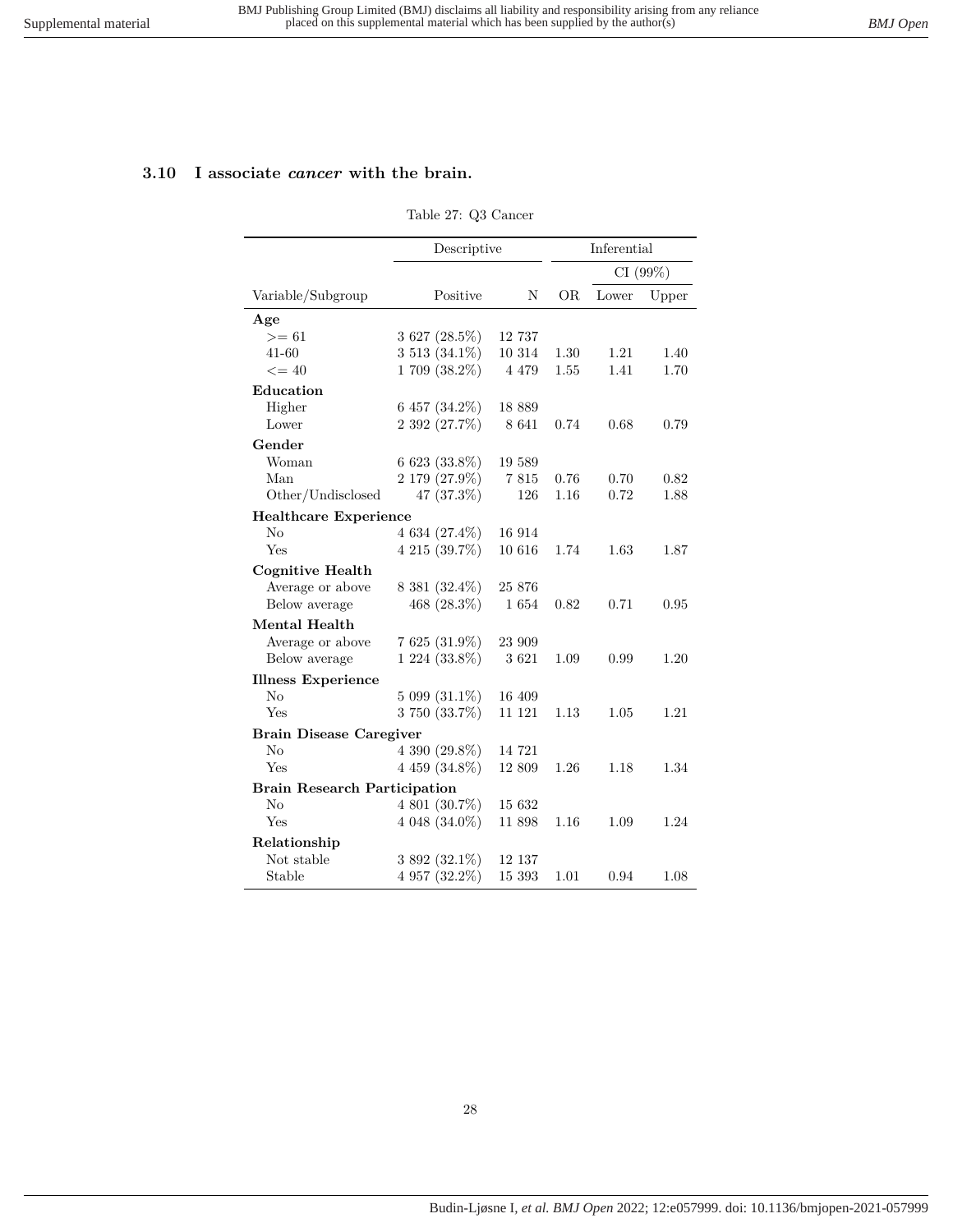# <span id="page-28-0"></span>**3.11 I associate** *hypertension* **with the brain.**

#### Table 28: Q3 Hypertension

|                                     | Descriptive        |         |         | Inferential |       |
|-------------------------------------|--------------------|---------|---------|-------------|-------|
|                                     |                    |         | CI(99%) |             |       |
| Variable/Subgroup                   | Positive           | Ν       | OR.     | Lower       | Upper |
| Age                                 |                    |         |         |             |       |
| $>= 61$                             | $4\,353\,(34.2\%)$ | 12 737  |         |             |       |
| $\leq$ = 40                         | $1\,136\,(25.4\%)$ | 4 4 7 9 | 0.65    | 0.59        | 0.72  |
| $41 - 60$                           | 3 247 (31.5%)      | 10 314  | 0.88    | 0.82        | 0.95  |
| Education                           |                    |         |         |             |       |
| Higher                              | $6326(33.5\%)$     | 18 889  |         |             |       |
| Lower                               | 2 410 (27.9%)      | 8 641   | 0.77    | 0.71        | 0.83  |
| Gender                              |                    |         |         |             |       |
| Woman                               | 6 610 $(33.7\%)$   | 19 589  |         |             |       |
| Man                                 | 2 074 (26.5%)      | 7815    | 0.71    | 0.66        | 0.77  |
| Other/Undisclosed                   | 52 $(41.3\%)$      | 126     | 1.38    | 0.86        | 2.20  |
| <b>Healthcare Experience</b>        |                    |         |         |             |       |
| No                                  | 4 214 (24.9%)      | 16 914  |         |             |       |
| Yes                                 | $4\,522\,(42.6\%)$ | 10 616  | 2.24    | 2.09        | 2.39  |
| <b>Cognitive Health</b>             |                    |         |         |             |       |
| Average or above                    | 8 247 (31.9%)      | 25 876  |         |             |       |
| Below average                       | 489 (29.6%)        | 1654    | 0.90    | 0.78        | 1.04  |
| Mental Health                       |                    |         |         |             |       |
| Average or above                    | 7713(32.3%)        | 23 909  |         |             |       |
| Below average                       | 1 023 (28.3%)      | 3 6 21  | 0.83    | 0.75        | 0.92  |
| <b>Illness Experience</b>           |                    |         |         |             |       |
| No                                  | $4940(30.1\%)$     | 16 409  |         |             |       |
| Yes                                 | 3 796 $(34.1\%)$   | 11 121  | 1.20    | 1.12        | 1.29  |
| <b>Brain Disease Caregiver</b>      |                    |         |         |             |       |
| No                                  | 4 044 (27.5%)      | 14 721  |         |             |       |
| Yes                                 | $4692(36.6\%)$     | 12 809  | 1.53    | 1.43        | 1.63  |
| <b>Brain Research Participation</b> |                    |         |         |             |       |
| $\rm No$                            | 4 662 (29.8%)      | 15 632  |         |             |       |
| Yes                                 | 4 074 (34.2%)      | 11 898  | 1.23    | 1.15        | 1.31  |
| Relationship                        |                    |         |         |             |       |
| Not stable                          | $3738(30.8\%)$     | 12 137  |         |             |       |
| Stable                              | $4998(32.5\%)$     | 15 393  | 1.08    | 1.01        | 1.16  |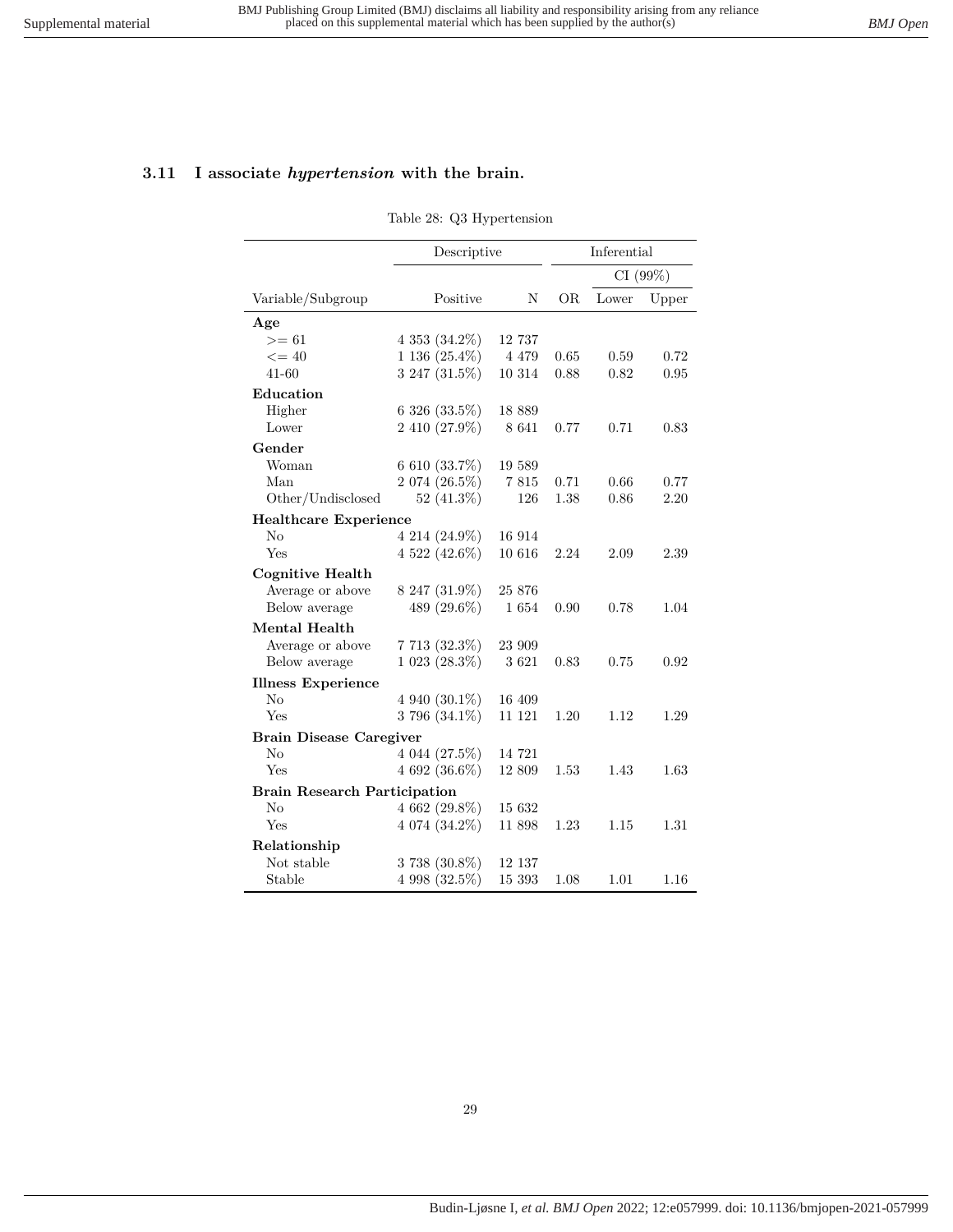### <span id="page-29-0"></span>**3.12 I associate** *diabetes* **with the brain.**

#### Table 29: Q3 Diabetes

|                                     | Descriptive         |         |      | Inferential |       |  |
|-------------------------------------|---------------------|---------|------|-------------|-------|--|
|                                     |                     |         |      | CI (99%)    |       |  |
| Variable/Subgroup                   | Positive            | Ν       | ÓR   | Lower       | Upper |  |
| Age                                 |                     |         |      |             |       |  |
| $>= 61$                             | $1943(15.3\%)$      | 12 737  |      |             |       |  |
| $\leq$ = 40                         | 658 (14.7%)         | 4 4 7 9 | 0.96 | 0.84        | 1.09  |  |
| 41-60                               | $1775(17.2\%)$      | 10 314  | 1.15 | 1.05        | 1.27  |  |
| Education                           |                     |         |      |             |       |  |
| Higher                              | 3 271 (17.3%)       | 18 889  |      |             |       |  |
| Lower                               | 1 105 (12.8%)       | 8 641   | 0.70 | 0.64        | 0.77  |  |
| Gender                              |                     |         |      |             |       |  |
| Woman                               | 3 265 (16.7%)       | 19 589  |      |             |       |  |
| Man                                 | 1 079 (13.8%)       | 7815    | 0.80 | 0.73        | 0.88  |  |
| Other/Undisclosed                   | 32 (25.4%)          | 126     | 1.70 | 1.00        | 2.89  |  |
| <b>Healthcare Experience</b>        |                     |         |      |             |       |  |
| $\rm No$                            | $1793(10.6\%)$      | 16 914  |      |             |       |  |
| Yes                                 | 2 583 (24.3%)       | 10 616  | 2.71 | 2.49        | 2.96  |  |
| <b>Cognitive Health</b>             |                     |         |      |             |       |  |
| Average or above                    | 4 117 (15.9%)       | 25 876  |      |             |       |  |
| Below average                       | 259 (15.7%)         | 1654    | 0.98 | 0.82        | 1.17  |  |
| Mental Health                       |                     |         |      |             |       |  |
| Average or above                    | 3 875 (16.2%)       | 23 909  |      |             |       |  |
| Below average                       | 501 (13.8%)         | 3 6 21  | 0.83 | 0.73        | 0.95  |  |
| <b>Illness Experience</b>           |                     |         |      |             |       |  |
| $\rm No$                            | $2\;405\; (14.7\%)$ | 16 409  |      |             |       |  |
| Yes                                 | 1 971 (17.7%)       | 11 121  | 1.25 | 1.15        | 1.37  |  |
| <b>Brain Disease Caregiver</b>      |                     |         |      |             |       |  |
| No                                  | 1 995 (13.6%)       | 14 721  |      |             |       |  |
| Yes                                 | $2381(18.6\%)$      | 12 809  | 1.46 | 1.34        | 1.59  |  |
| <b>Brain Research Participation</b> |                     |         |      |             |       |  |
| No                                  | 2 320 (14.8%)       | 15 632  |      |             |       |  |
| Yes                                 | $2056(17.3\%)$      | 11 898  | 1.20 | 1.10        | 1.31  |  |
| Relationship                        |                     |         |      |             |       |  |
| Not stable                          | 1 934 (15.9%)       | 12 137  |      |             |       |  |
| Stable                              | 2 442 (15.9%)       | 15 393  | 0.99 | 0.91        | 1.08  |  |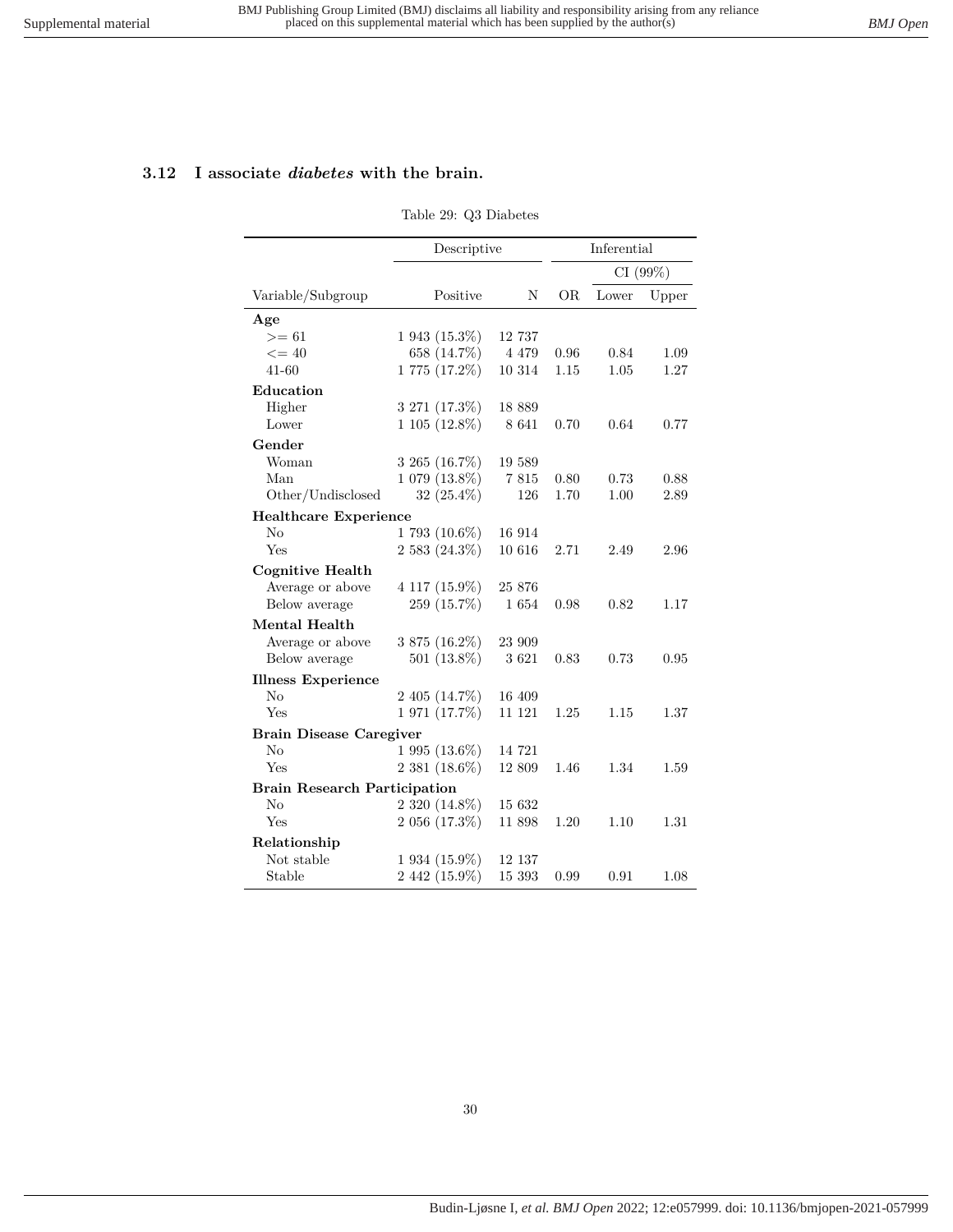### <span id="page-30-0"></span>**3.13 I associate** *arthritis* **with the brain.**

#### Table 30: Q3 Arthritis

|                                     | Descriptive       |         |      | Inferential |       |  |
|-------------------------------------|-------------------|---------|------|-------------|-------|--|
|                                     |                   |         |      | CI (99%)    |       |  |
| Variable/Subgroup                   | Positive          | N       | OR.  | Lower       | Upper |  |
| Age                                 |                   |         |      |             |       |  |
| $>= 61$                             | 578 (4.5%)        | 12 737  |      |             |       |  |
| $\leq$ = 40                         | 205 (4.6%)        | 4 4 7 9 | 1.01 | 0.81        | 1.25  |  |
| 41-60                               | 535 (5.2%)        | 10 314  | 1.15 | 0.98        | 1.35  |  |
| Education                           |                   |         |      |             |       |  |
| Higher                              | $920(4.9\%)$      | 18 889  |      |             |       |  |
| Lower                               | 398 (4.6%)        | 8 641   | 0.94 | 0.80        | 1.11  |  |
| Gender                              |                   |         |      |             |       |  |
| Woman                               | $1005(5.1\%)$     | 19 589  |      |             |       |  |
| Man                                 | $305(3.9\%)$      | 7815    | 0.75 | 0.63        | 0.89  |  |
| Other/Undisclosed                   | $8(6.3\%)$        | 126     | 1.25 | 0.49        | 3.23  |  |
| <b>Healthcare Experience</b>        |                   |         |      |             |       |  |
| $\rm No$                            | 577 (3.4%)        | 16 914  |      |             |       |  |
| Yes                                 | 741 (7.0%)        | 10 616  | 2.12 | 1.83        | 2.46  |  |
| <b>Cognitive Health</b>             |                   |         |      |             |       |  |
| Average or above                    | $1216(4.7\%)$     | 25 876  |      |             |       |  |
| Below average                       | $102(6.2\%)$      | 1 654   | 1.33 | 1.01        | 1.75  |  |
| Mental Health                       |                   |         |      |             |       |  |
| Average or above                    | $1\,151\,(4.8\%)$ | 23 909  |      |             |       |  |
| Below average                       | 167 $(4.6\%)$     | 3621    | 0.96 | 0.77        | 1.19  |  |
| <b>Illness Experience</b>           |                   |         |      |             |       |  |
| No                                  | 641 (3.9%)        | 16 409  |      |             |       |  |
| Yes                                 | 677 (6.1%)        | 11 121  | 1.59 | 1.38        | 1.84  |  |
| <b>Brain Disease Caregiver</b>      |                   |         |      |             |       |  |
| No                                  | 622 (4.2%)        | 14 721  |      |             |       |  |
| Yes                                 | 696 (5.4%)        | 12 809  | 1.30 | 1.13        | 1.51  |  |
| <b>Brain Research Participation</b> |                   |         |      |             |       |  |
| No                                  | 737 (4.7%)        | 15 632  |      |             |       |  |
| Yes                                 | 581 (4.9%)        | 11 898  | 1.04 | 0.90        | 1.20  |  |
| Relationship                        |                   |         |      |             |       |  |
| Not stable                          | 631 $(5.2\%)$     | 12 137  |      |             |       |  |
| Stable                              | 687 (4.5%)        | 15 393  | 0.85 | 0.74        | 0.99  |  |